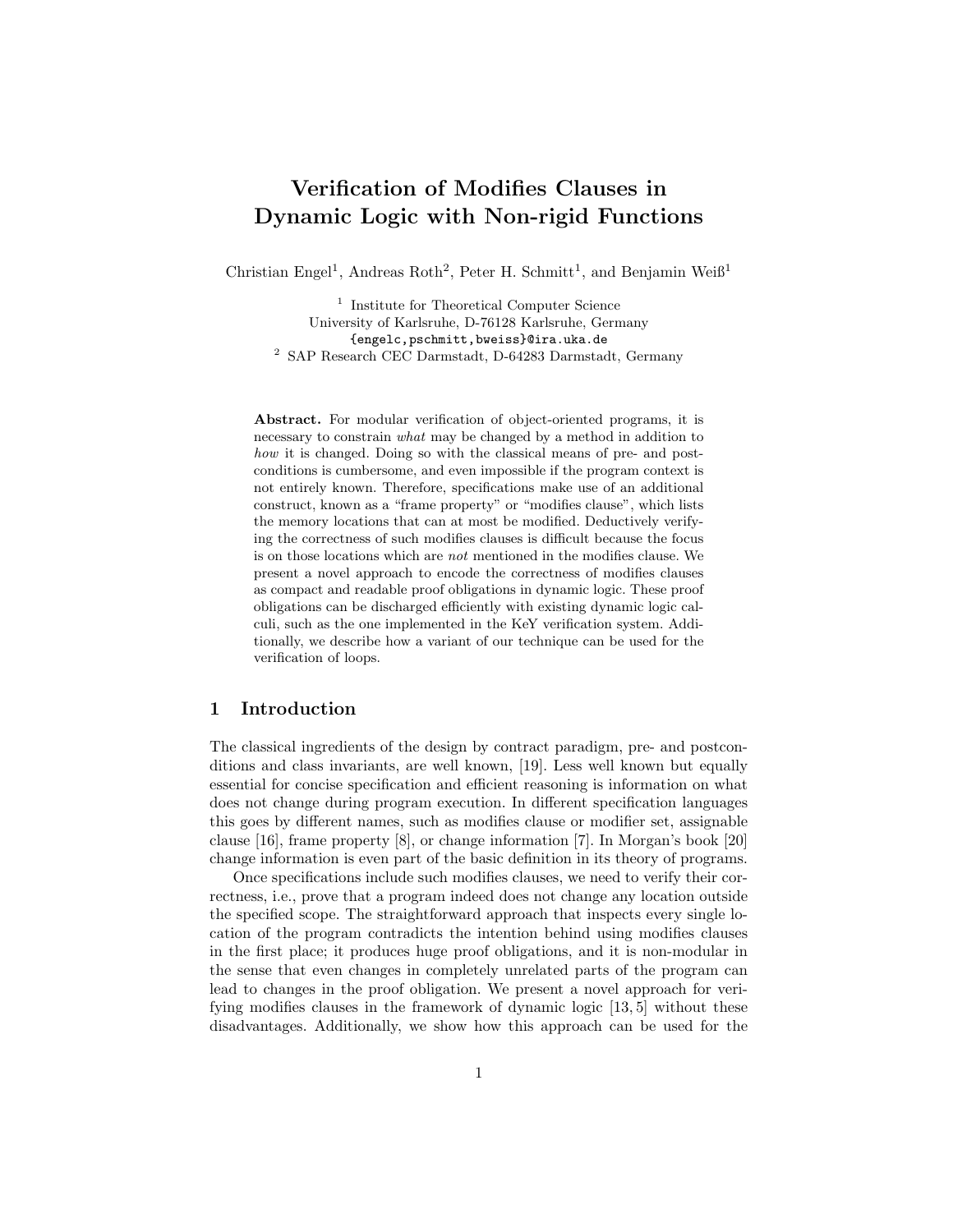verification of loops. A first version of the results of this paper is contained in [22].

The approach has been fully implemented in the program verification system KeY [4, 1] and successfully tested on a number of examples. KeY is a theorem prover for dynamic logic which allows the deductive verification of sequential Java programs with respect to specifications written e.g. in the Java Modeling Language, JML [16]. KeY features both powerful automation and support for interactive proving.

Related work A large number of related techniques and tools for checking modifies clauses have been proposed. The ChAsE tool [11] performs a lightweight syntactical analysis, which is efficient but unsound. Spoto and Poll [26] describe a sound technique based on abstract interpretation. Another static analysis method, which involves building and analysing a graph-based representation of the relevant parts of the heap, is proposed by S˘alcianu and Rinard [27] and made more modular by Barnett et al [3].

Techniques for the verification of modifies clauses are also employed by other tools for object-oriented program verification. ESC/Java2 [12] creates for every assignment in a method a separate predicate logic verification condition. These verification conditions express that the assignment does not affect other locations than those in the method's modifies clause. This is a more restrictive interpretation of modifies clauses than ours, as temporary modifications to other locations are not tolerated, even though such modifications are not observable for clients. In the Boogie verifier [2], modifies clauses are translated into postconditions which use quantification over field names to express that all locations except those in the modifies clause have not been changed. Krakatoa [18] avoids the need for such quantifications in its proof obligations by first overapproximating the fields which are potentially affected in a pre-processing step, and then only including these fields in the generated postcondition.

Our technique is unique in that it expresses modifies clause correctness directly as a formula on the source code level. This formula can be used as the input of a program logic theorem prover. In contrast, ESC/Java2, Boogie and Krakatoa all handle modifies clause correctness on the level of intermediate representations, generate predicate logic verification conditions from there on, and only then invoke a theorem prover. Our approach is advantageous particularly in cases where automatic proving fails, since the familiarity of the source code eases interactive verification. To our knowledge none of the other approaches employs modifies clauses for loop verification in a comparable way.

Running example Throughout this paper we use the Java method foo given in Fig. 1 for illustration. This example has been introduced in [26]. It demonstrates that due to possible aliasing, checking the correctness of modifies clauses is nontrivial, even for a simple program comprising just a short sequence of assignments like this one. In particular, while a modifies clause consisting of this.next, b.next.next and this.i may at first seem correct for foo, it is not: if this and b refer to the same object, a forbidden modification to b.next.next.next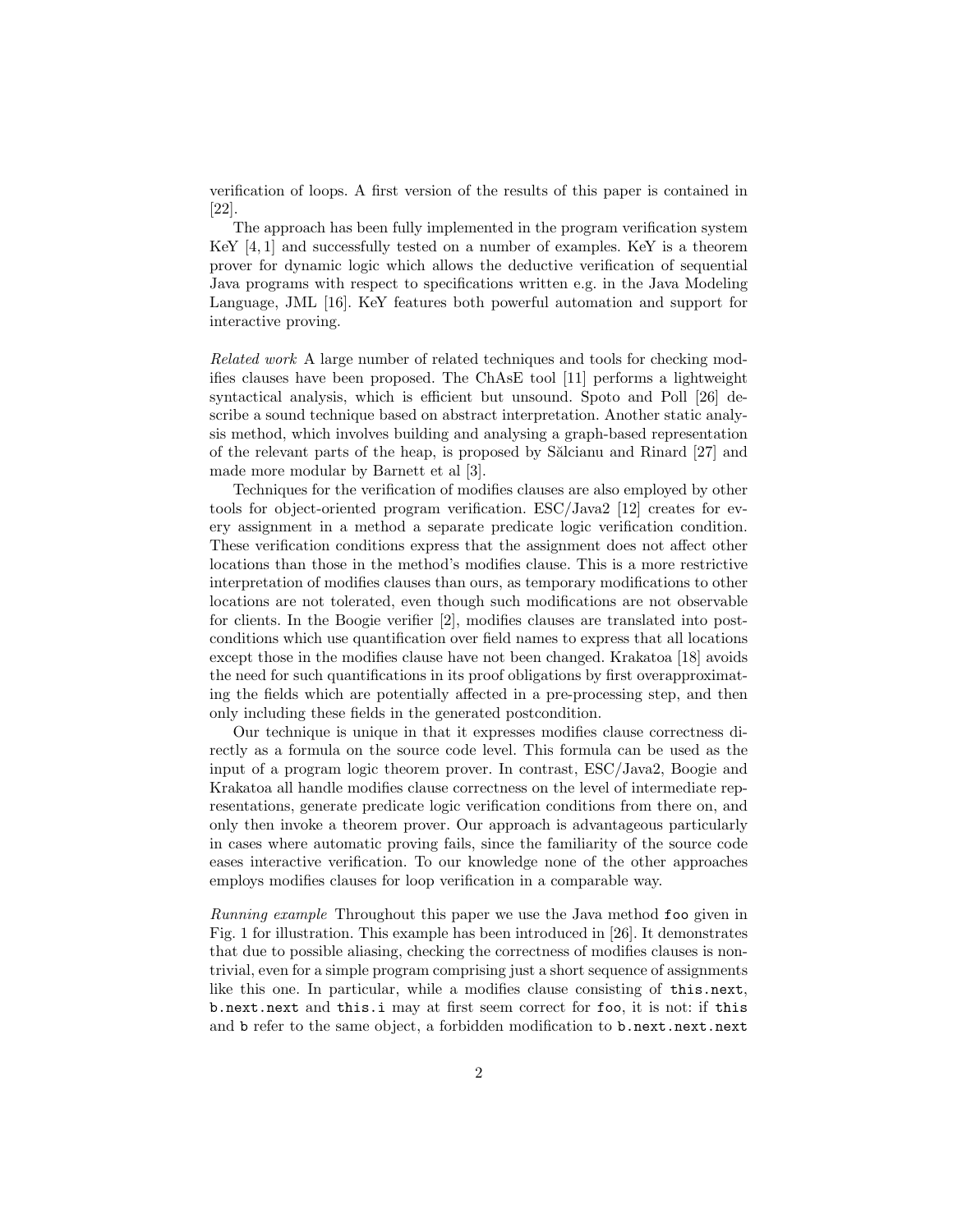(which in this case is the same as this.next.next.next) occurs in line 6. A correct modifies clause is contained in Fig. 1 as a comment in JML syntax.

```
- Java + JML \cdot1 class MyClass {
2 MyClass next;
3 int i;
4 //@ assignable next, b.next.next, b.next.next.next, i;
5 void foo(MyClass b) {
6 next = b.next.next;
7 b.next.next = b;
8 i++;
9 }
10 }
```
 $-J<sub>AVA</sub> + JML$  —

Fig. 1. The example method and modifies clause used throughout the paper.

Outline Sect. 2 reviews quickly the needed background information on dynamic logic. Sect. 3 introduces our formalism for representing modifies clauses. Many program logics use some concept of a state transformer; this role is played in our approach by updates explained in Sect. 4. The core contributions of this paper are Def. 11 and Theorem 1 in Sect. 5. Sect. 6 contains a patient walkthrough of the verification of our running example. The application of the approach to invariant based loop verification is discussed in Sect. 7, and conclusions in Sect. 8 round off the presentation. App. A contains the proof of the main theorem, and App. B sketches how object creation can be handled in our setting.

#### 2 Dynamic Logic with Non-rigid Functions

First-order dynamic logic (DL) extends first-order predicate logic by a modality  $[p]$  for every program p of some imperative programming language: for any formula  $\psi$ , the formula  $[p]\psi$  expresses that if p terminates in a state s, then s satisfies  $\psi$ . A Hoare triple  $\{\varphi\}p\{\psi\}$  [14] can thus be expressed as  $\varphi \to [p]\psi$ . Unlike Hoare logic, dynamic logic is closed under the standard logical operators as well as the modal operators  $[p]$ .

The semantic domain of DL formulas are Kripke structures. A Kripke structure is a pair  $(S, \rho)$ , where S is the set of all possible program states and  $\rho$  is a function associating with each program p a transition relation  $\rho(p) \subseteq S^2$  such that  $(s_1, s_2) \in \rho(p)$  iff executing p in  $s_1$  leads to  $s_2$ . The states themselves are first-order structures which all share the same universe U. Given a state s and a variable assignment  $\beta$ , the evaluation of terms to values (i.e., elements of U) by a function  $val_{s,\beta}$  and the validity of first-order formulas  $s, \beta \models \varphi$  is defined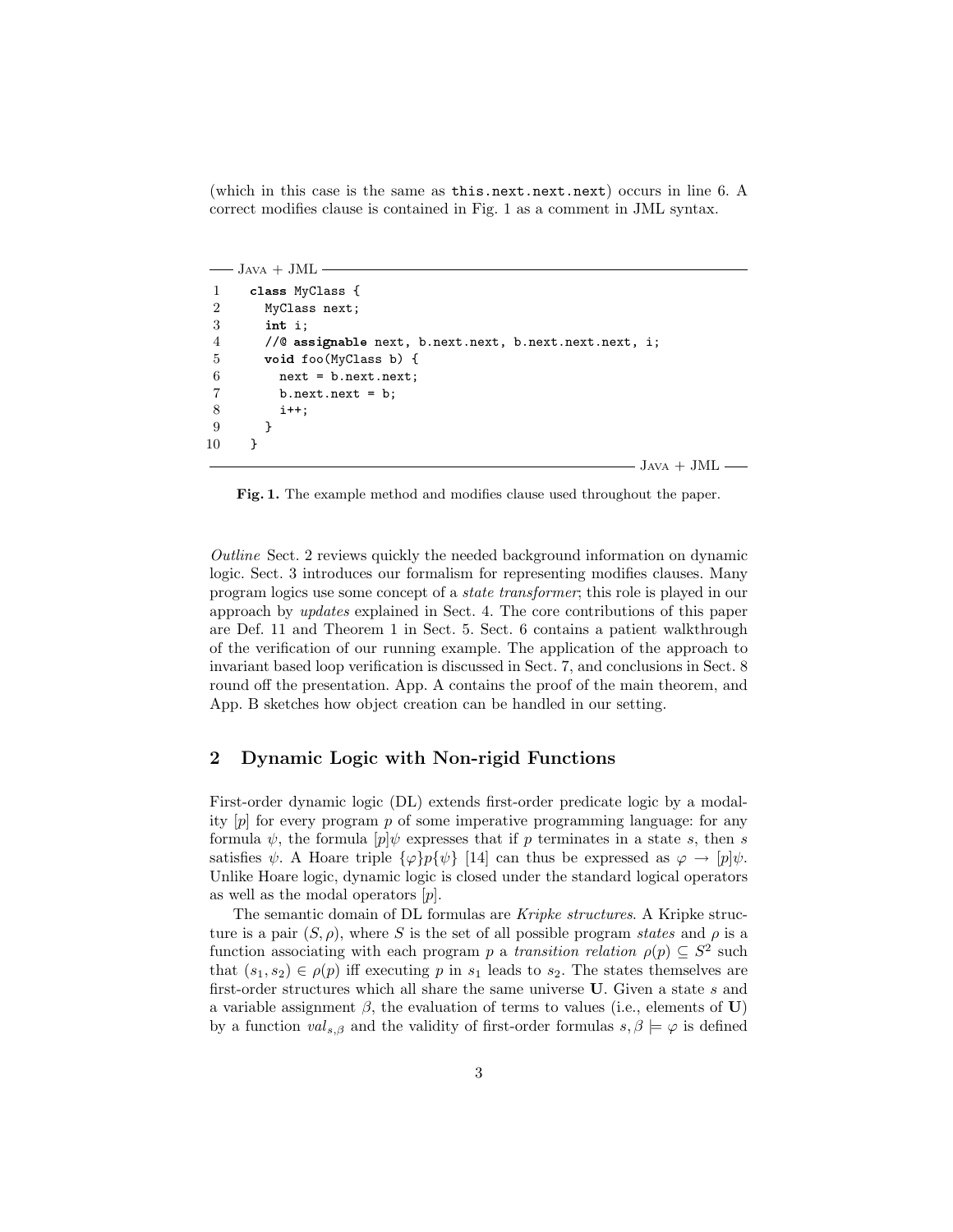in the standard way. The semantics of the modal operators  $[p]$  is defined as

$$
s, \beta \models [p]\psi
$$
 iff  $s', \beta \models \psi$  for all s' with  $(s, s') \in \rho(p)$ 

A DL formula  $\varphi$  is called *valid* if  $s, \beta \models \varphi$  for all states s of every Kripke structure and all variable assignments  $\beta$ .

We model program memory as *non-rigid* function symbols, i.e., symbols whose interpretation may vary between states. Local program variables are represented as non-rigid constant symbols, and object attributes as unary non-rigid function symbols, whose argument is the object for which the attribute is to be accessed. Similarly, array slots are modelled as a single binary non-rigid function symbol, whose arguments are the array object itself and the index into the array. Non-rigid function symbols representing program memory are more specifically called location function symbols to distinguish them from other non-rigid symbols (e.g., symbols modelling query methods). In contrast to non-rigid symbols in general, rigid symbols (e.g., arithmetic operators) are interpreted in the same way in all states.

Compared with an explicit modelling of stack and heap, using non-rigid symbols achieves a higher level of abstraction, which improves readability and helps with handling aliasing [5]. It excludes pointer arithmetic, though. We do not impose further assumptions on the programming language here, except that its programs can be modelled in the described way based on Kripke structures and non-rigid symbols. A detailed description of dynamic logic with non-rigid symbols for a minimalist object-oriented language is contained in [5]; a full-grown version for Java programs is defined in [4, Chapt. 3] and implemented in the KeY tool. We conclude this section with an example for a formula in the latter:

self.i = 
$$
i' \rightarrow [self.foo(b)];
$$
self.i =  $i' + 1$ 

Here, self and  $b$  are local program variables, and  $i'$  is a rigid constant symbol. Instead of the usual predicate logic notation i(self), this term is written as self.i in order to resemble the equivalent Java expression. Overall, the formula expresses that our example method foo from Fig. 1 increments the attribute i of the receiver object by one.

## 3 Modifies Clauses

In this section, we formally define the concepts of (memory) locations and modifies clauses in the context of dynamic logic as described in Sect. 2.

**Definition 1 (Locations).** A location is a tuple  $(f, \bar{v})$ , where f is a location function symbol with arity n, and where  $\overline{v}$  (with  $\overline{v} := v_1, \ldots, v_n$ ) are values.

Locations are the units of state change. An example location in the program of Fig. 1 is  $(i, o)$ , where  $o \in U$  is some Java object. Given a state s, the value stored in  $(i, o)$  is  $s(i)(o)$ . Locations are special in that they consist both of a syntactical symbol f and semantical elements  $\bar{v}$ . A completely syntactical description of locations is possible using location descriptors, which form the elements of modifies clauses.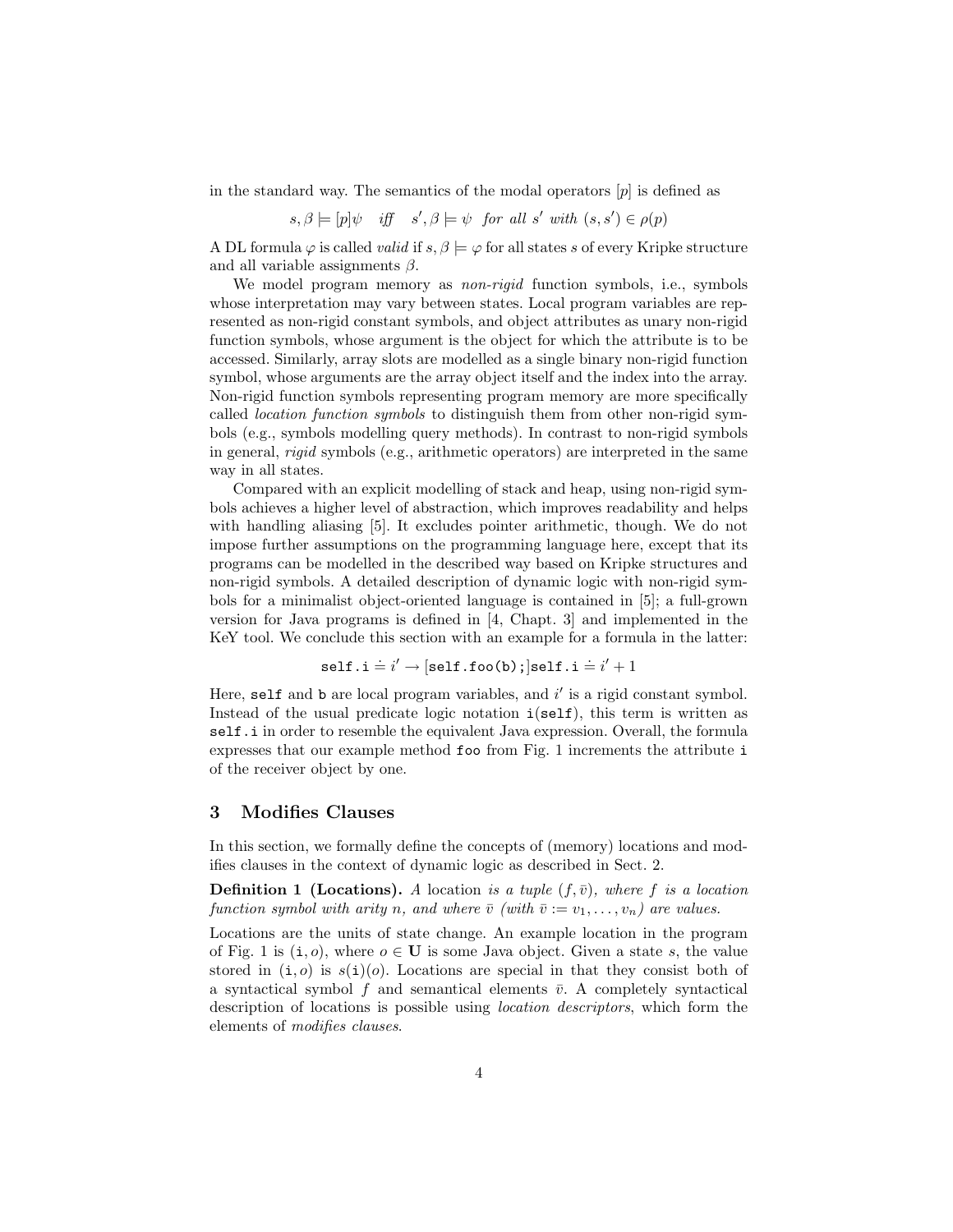Definition 2 (Modifies clauses). A location descriptor is a construct

for 
$$
\bar{x}
$$
;  $\varphi$ ;  $f(\bar{t})$ 

where  $\bar{x}$  (with  $\bar{x} := x_1, \ldots, x_m$ ) are logical variables (bound in  $\varphi, \bar{t}$ ),  $\varphi$  is a formula, f is a location function symbol with arity n, and  $\overline{t}$  (with  $\overline{t}:=t_1,\ldots,t_n$ ) are terms. Location descriptors must not contain free logical variables. A modifies clause is a finite set of location descriptors.

A location descriptor of the form for; true;  $f(\bar{t})$  can be abbreviated as  $f(\bar{t})$ . The following modifies clause corresponds to the assignable comment in Fig. 1:

$$
{\tt \{self.next, b.next.next, b.next.next.next, self.i\}} \qquad \qquad (1)
$$

As a second example, the location descriptor (for x;  $0 \leq x < a$ . length;  $a[x]$ ) describes all slots of the array object referenced by the program variable a.

**Definition 3 (Semantics of modifies clauses).** A location descriptor  $ld :=$ (for  $\bar{x}$ ;  $\varphi$ ;  $f(\bar{t})$ ) is evaluated to a set of locations:

$$
val_{s,\beta}(ld) = \bigcup_{\ast} \{ (f, val_{s,\beta'}(\bar{t})) \}
$$

where the union  $*$  is over all  $\beta'$  for which there exist values  $\bar{v}$  such that  $\beta' =$  $\beta^{\bar{v}}_{\bar{x}}$  and  $s, \beta' \models \varphi$ . For a modifies clause mod, its evaluation is defined as  $val_{s,\beta}(mod) = \bigcup_{ld \in mod} val_{s,\beta}(ld).$ 

Here and throughout the paper, we take some liberty regarding the notation of tuples (such as  $\bar{t}$ ) and single elements (for which  $val_{s,\beta'}$  is actually defined). We trust that this does not cause any ambiguity. As usual,  $\beta_{\bar{x}}^{\bar{v}}$  denotes the variable assignment which is identical to  $\beta$  except that  $\beta_{\bar{x}}^{\bar{v}}(\bar{x}) = \bar{v}$ . An example for the above definition is  $val_{s,\beta}(\{\texttt{self.next}\}) = \{(\texttt{next}, val_{s,\beta}(\texttt{self}))\}.$ 

We now define what it means for a program (such as a method) to respect a modifies clause: all heap locations which after executing the program hold a different value than before must be mentioned in the modifies clause.

Definition 4 (Respecting modifies clauses). A program p respects a modifies clause mod under the precondition  $\varphi$  iff for all Kripke structures  $(S, \rho)$  and for all pairs of states  $(s_{pre}, s_{post}) \in \rho(p)$ , all variable assignments  $\beta$ , all location function symbols f not representing local program variables, and all value tuples  $\overline{v}$  (with  $\overline{v} := v_1, \ldots, v_n$ , where n is the arity of f) the following implication holds:

$$
s_{pre}, \beta \models \varphi \quad and \quad s_{pre}(f)(\bar{v}) \neq s_{post}(f)(\bar{v})
$$

$$
together \; imply
$$

$$
(f, \bar{v}) \in val_{s_{pre}, \beta}(mod)
$$

We do not impose restrictions on modifications of local variables, because these are invisible to the caller of a method. Note that modifies clauses are always evaluated in  $s_{pre}$ , i.e., the pre-state *before* program execution.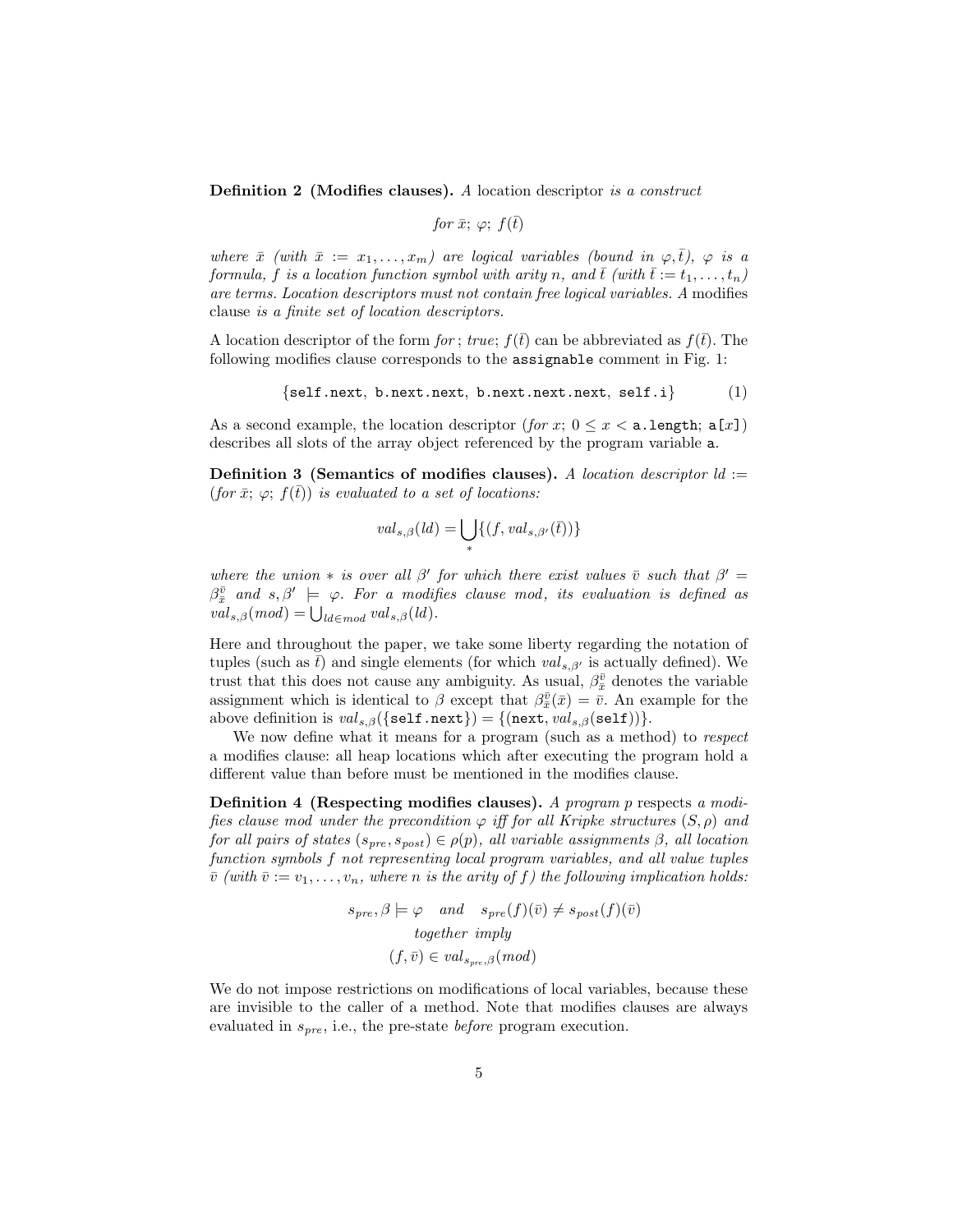Besides constraining the locations which may be modified by a program, modifies clauses can also be used to describe the locations on which something depends. We now define a class of non-rigid symbols which have the same interpretation in all states where the locations of a modifies clause have the same values.

Definition 5 (Location dependent symbols, [9, 10]). A location dependent predicate symbol is a non-rigid predicate symbol parametrised by a modifies clause, denoted as  $P[mod]$ , such that for every Kripke structure  $(S, \rho)$ , for every two states  $s, s' \in S$ , and for every variable assignment  $\beta$  the following implication is true:

> $val_{s,\beta}(mod) = val_{s',\beta}(mod)$ and for all  $(f, \bar{v}) \in val_{s,\beta}(mod)$ :  $s(f)(\bar{v}) = s'(f)(\bar{v})$ together imply  $s(P[mod]) = s'(P[mod])$

For such symbols, it is useful to allow a special modifies clause denoted as ∗, which stands for the whole heap. Its semantics is the same as that of the set made up by location descriptors (for  $\bar{x}$ ; true;  $f(\bar{x})$ ) for every location function symbol  $f$  which is not a local program variable; unlike this set, it does not require knowing the entire program context in advance. Location dependent predicate symbols have a variety of uses. For example, reachability between objects can be encoded using a symbol reach  $\lfloor mod \rfloor$ , where mod describes the fields which may occur in the reference chain. More importantly here, they are central to our approach for reasoning about modifies clause satisfaction, which is described in Sect. 5.

## 4 State Updates

Besides location dependent predicate symbols, the second major ingredient to our approach for verifying modifies clauses is an extension to dynamic logic called updates [24], which can be seen as a generalisation of syntactic substitutions.

**Definition 6 (Updates).** An update u is a construct of one of the following two forms:

- $-u = (for \bar{x}; \varphi; f(\bar{t}) := t')$ , where  $\bar{x}$  (with  $\bar{x} := x_1, \ldots, x_m$ ) are logical variables (bound in  $\varphi, \bar{t}, t'$ ), f is a location function symbol with arity n, and  $\bar{t}$  (with  $\overline{t}:=t_1,\ldots,t_n)$  and  $t'$  are terms; or
- $u = (u_1 \mid u_2)$ , where  $u_1$  and  $u_2$  are updates.

For every update u, term t, formula  $\psi$ ,  $\{u\}$ t is a term and  $\{u\}\psi$  is a formula.

Intuitively, an update of the first kind changes the interpretation of the function symbol f for the arguments described by  $\bar{t}$  to the value of  $t'$ , for all assignments of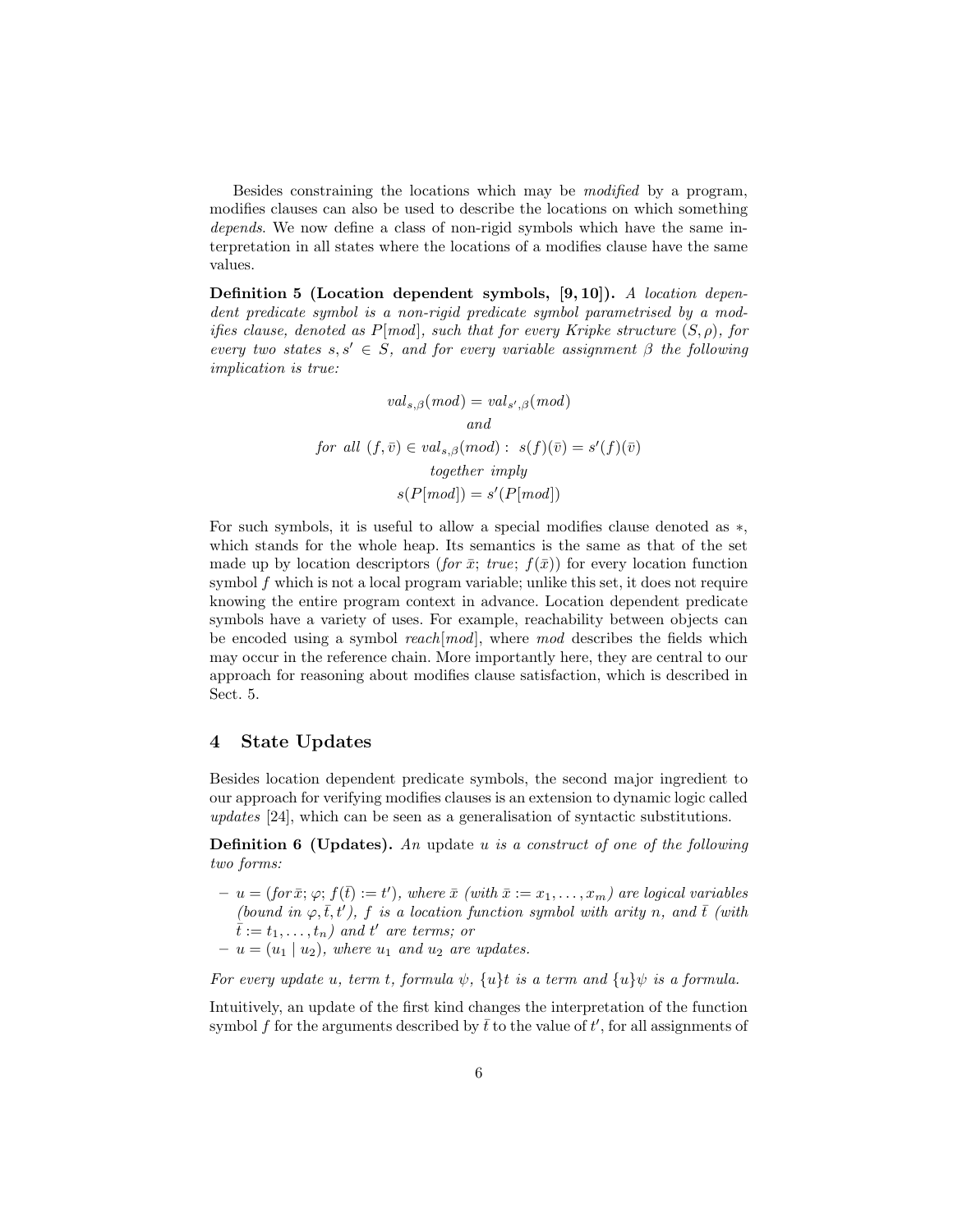values to the variables  $\bar{x}$  which satisfy  $\varphi$ . An update of the form for; true;  $f(\bar{t}) :=$ t' can be abbreviated as  $f(\bar{t}) := t'$ . An update  $u_1 | u_2$  intuitively means parallel execution of  $u_1$  and  $u_2$ . In a term  $\{u\}$ t or a formula  $\{u\}\varphi$ , the subterm t and the subformula  $\varphi$  are evaluated in the post-state of the update u. A more formal definition of update semantics follows, which builds on the concept of locations introduced in Def. 1 to first define semantic updates, and then an evaluation of (syntactic) updates to such semantic updates.

**Definition 7 (Semantic updates).** A semantic update is a set of pairs  $(l, v)$ , where l is a location and v a value, such that for no l the set contains  $(l, v_1)$  and  $(l, v_2)$  where  $v_1 \neq v_2$ . A semantic update U can be seen as a function on states, where for each state s the output state  $U(s)$  is partially defined by

$$
U(s)(f)(\bar{v}) := \begin{cases} v & \text{if } ((f, \bar{v}), v) \in U \\ s(f)(\bar{v}) & otherwise \end{cases}
$$

for all location function symbols f and values  $\overline{v}$  (with  $\overline{v} := v_1, \ldots, v_n$ , where n is the arity of f).

Note that nothing is defined about the post-update interpretation of non-rigid symbols which are not location function symbols. In particular, the interpretation of location dependent predicate symbols may be affected in an unknown way, except for the restriction imposed in Def. 5.

**Definition 8 (Semantics of updates).** An update u is evaluated to a semantic update:

$$
- If u = (for \ \bar{x}; \ \varphi; \ f(\bar{t}) := t'):
$$

$$
val_{s,\beta}(u) := win\left(\bigcup_{\ast} \{((f, val_{s,\beta'}(\bar{t})), val_{s,\beta'}(t'))\}\right)
$$

where the union  $*$  is over all  $\beta'$  for which there exist values  $\bar{v}$  such that  $\beta' = \beta_{\bar{x}}^{\bar{v}}$  and  $s, \beta' \models \varphi$ . The function win ensures that every location is mapped to at most one value. This is achieved by imposing a well-ordering on the set of values, and choosing the smallest tuple  $\bar{v}$  in case a clash occurs (for details refer to  $[24]$ ).

– If  $u = (u_1 \mid u_2)$ :

$$
val_{s,\beta}(u) := (U_1 \cup U_2) \setminus C
$$

where  $U_1 := val_{s,\beta}(u_1), U_2 := val_{s,\beta}(u_2),$  and where  $C := \{((f, \bar{v}), v) \in U_1 \mid ((f, \bar{v}), v') \in U_2 \text{ for some } v' \neq v\}$ 

The semantics of a term  $\{u\}$ t is defined as val<sub>s, $\beta$ </sub> $(\{u\}$ t) := val<sub>s', $\beta$ </sub>(t), where s' is the state resulting form applying u to s, i.e.,  $s' := val_{s,\beta}(u)(s)$ . For a formula  $\{u\}\psi$ ,  $(s, \beta) \models \{u\}\psi$  is defined to hold iff  $(s', \beta) \models \psi$ , where again  $s' := val_{s,\beta}(u)(s).$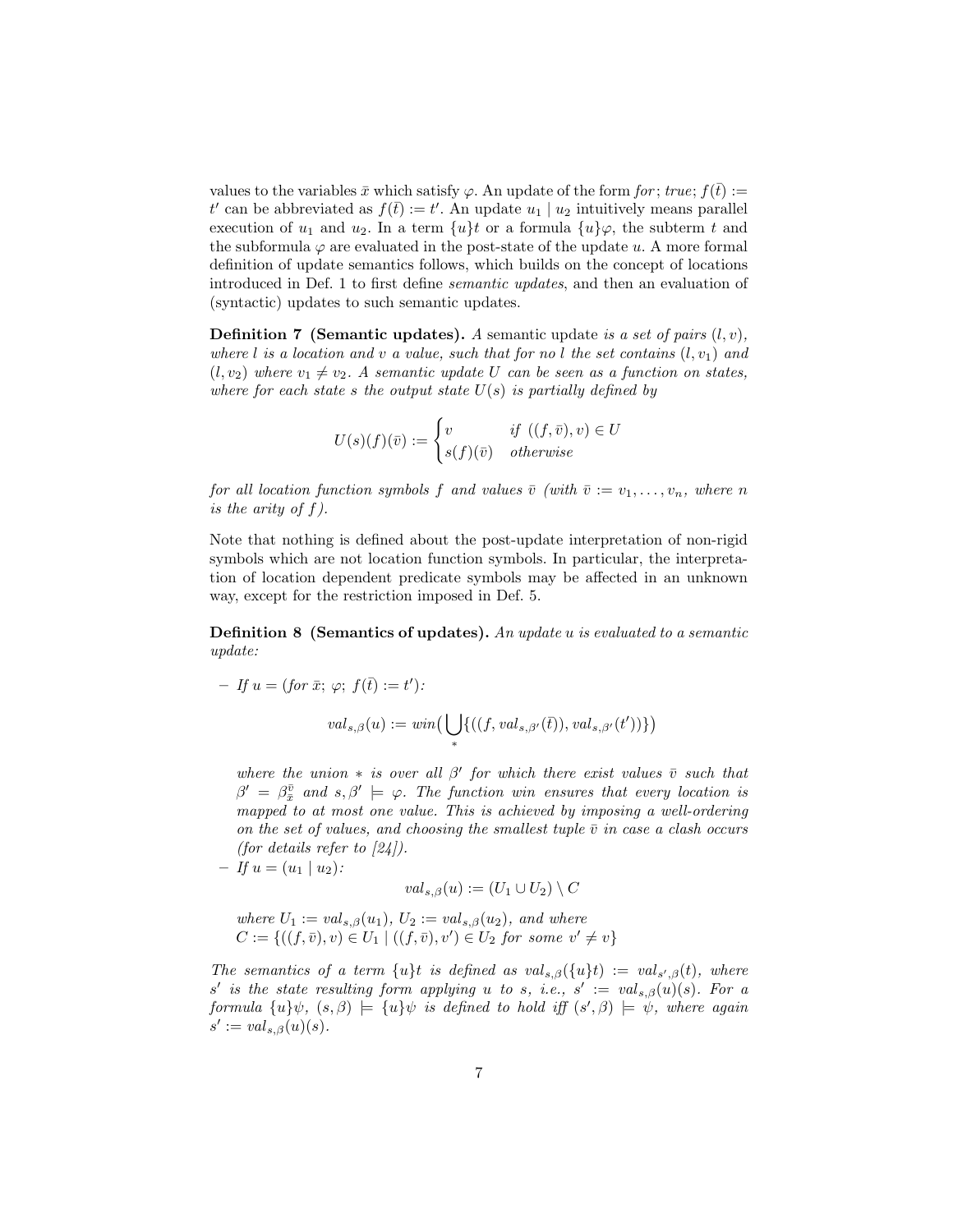The similarity between location descriptors and updates is not coincidental; every modifies clause has a canonical representation as an update, called an anonymising update for the modifies clause.

Definition 9 (Anonymising updates). An anonymising update for a location descriptor  $ld := (for \bar{x}; \varphi; f(\bar{t}))$  is an update

$$
\mathcal{V}(ld) := (\text{for } \bar{x}; \, \varphi; \, f(\bar{t}) := f'(\bar{t}))
$$

where  $f'$  is a fresh rigid function symbol with the same arity as  $f$ . An anonymising update for a modifies clause mod =  $\{ld_1, \ldots, ld_k\}$  is an update  $\mathcal{V}(mod)$  :=  $V(d_1) \mid \cdots \mid V(d_k)$  (in an arbitrary order).

Note that anonymising updates are not unique, and specific to a particular situation during proof construction, as the function symbols  $f'$  must be "fresh" in the sense of Skolem constants. An anonymising update assigns unknown values to all locations described by the modifies clause. It can be used, for example, to reason about a method call using a method contract: if the method respects the modifies clause of the contract, then an anonymising update for the modifies clause provides a worst case approximation of the method's behaviour (similar to the havoc statements in ESC/Java and Boogie). The following is an anonymising update for the modifies clause (1) of our running example:

 $\texttt{self.next} := \textit{next}'(\texttt{self}) ~|~ \texttt{b.next.next} := \textit{next}'(\texttt{b.next})$ | b.next.next.next :=  $next'(b.next.next)$  | self.i :=  $i'(self)$ 

#### 5 Verification of Modifies Clauses

Proving that a method implementation respects a modifies clause according to Def. 4 is difficult because the focus is on those locations which are not mentioned in the modifies clause: for all those, we have to show that they are not modified by a call to the method. A straightforward encoding into proof obligations where all these locations are listed explicitly is possible, but undesirable: it would negate the original motivation for introducing modifies clauses, which was precisely to avoid having to reason about these locations explicitly. Furthermore the approach would be non-modular, as even a slight extension of the program context would change the proof obligation.

In the following we present a different approach, which produces compact and readable proof obligations that remain unchanged if the program context is extended. The basic idea is to construct a formula  $\psi$  whose interpretation depends exactly on the heap locations not contained in the modifies clause. If the validity of this  $\psi$  in the pre-state of the considered method implies its validity in the corresponding post-state, then we know that the method respects the modifies clause. That is, our proof obligation to be verified mechanically then is simply:

$$
\psi \to [p]\psi \tag{2}
$$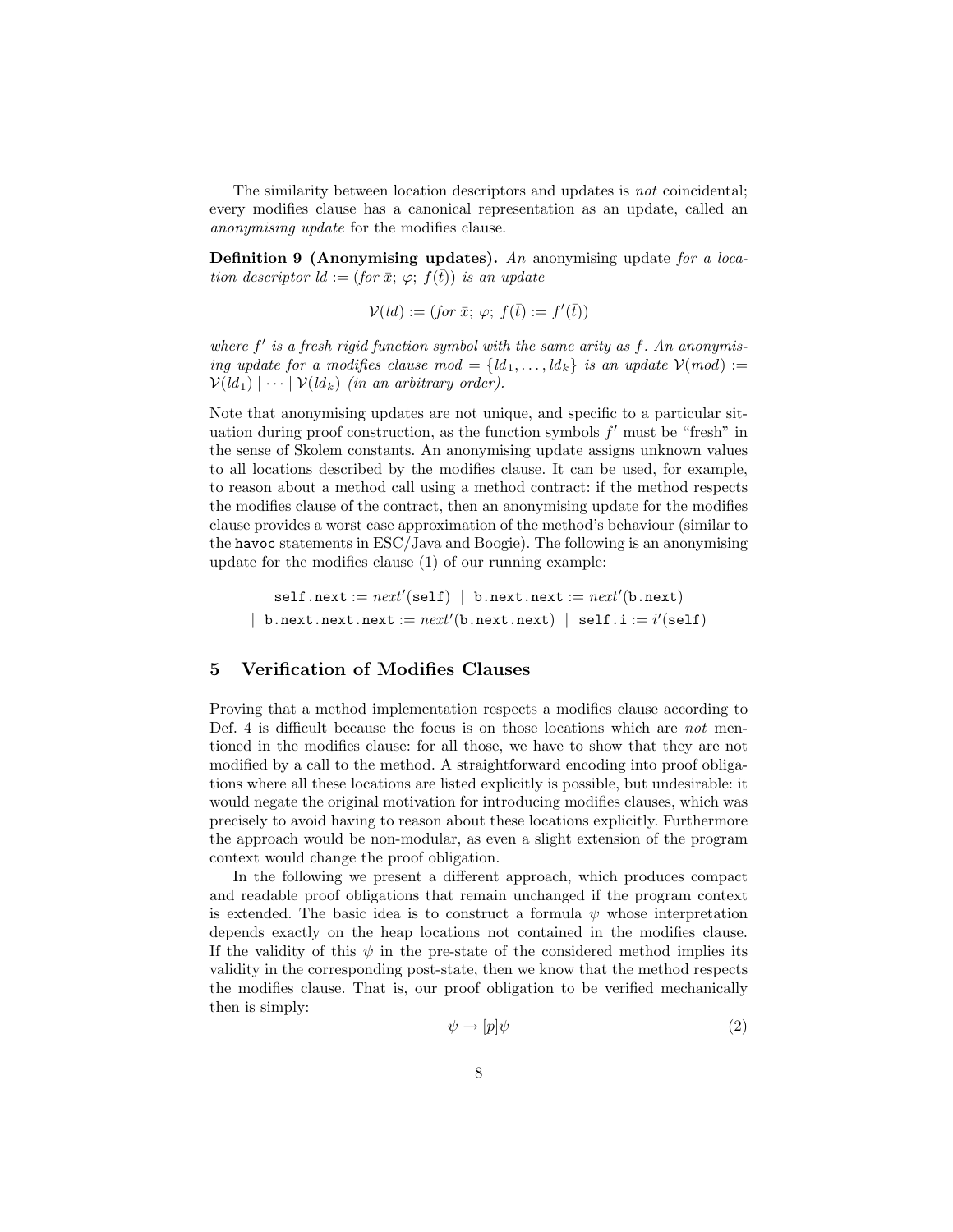How can we construct such a formula  $\psi$ ? Simply using the "complement" of the modifies clause as parametrisation of a location dependent predicate symbol (Def. 5) is not an option, because this would again negate the advantages of using modifies clauses in the first place. However, we can combine a predicate symbol  $P[*]$  depending on the whole heap with an anonymising update  $V := V(mod)$  to get:

$$
\psi := \{\mathcal{V}\}P[*]
$$

This choice of  $\psi$  has the desired property: since the anonymising update sets all locations in the modifies clause to unknown but fixed values, differences in the interpretation of these locations do not affect the interpretation of the occurrence of the predicate symbol.

Before we can formalise this approach in Def. 11, we have to solve one more problem: since the second occurrence of  $\psi$  in (2) is in the scope of the modal operator  $[p]$ , the anonymising update  $\mathcal V$  has a different effect here than in the first occurrence of  $\psi$ , as it is wrongly evaluated in the post-state of p. For our proof obligation to be correct, we need to make the interpretation of the anonymising update state independent. This is achieved with the transformation pre defined below.

**Definition 10 (pre transformation).** Let  $ld :=$  for  $\bar{x}$ ;  $\varphi$ ;  $f(\bar{t})$  be a location descriptor. We define the transformation pre as follows:

$$
pre(Id) := \text{for } \bar{x}; \ q(\bar{x}); \ f(\bar{g}(\bar{x}))
$$

where q is a fresh rigid predicate symbol, and  $\bar{g}$  (with  $\bar{g} := g_1, \ldots, g_n$ , where n is the arity of  $f$ ) are fresh rigid function symbols. For a modifies clause mod, we define  $pre(mod) := \{pre(id) \mid ld \in mod\}$ . The formula  $DefPre(mod)$  can be used to axiomatise the symbols  $q$  and  $\bar{q}$ :

$$
DefPre(mod) := \bigwedge \{ \forall \bar{x}. \big((q(\bar{x}) \leftrightarrow \varphi) \land \bar{g}(\bar{x}) \doteq \bar{t} \big) \mid (for \ \bar{x}; \ \varphi; \ f(\bar{t})) \in mod \}
$$

Definition 11 (RespectsModifies proof obligation). For a modifies clause mod, a formula  $\varphi$ , and a program p, the formula RespectsModifies(p, mod,  $\varphi$ ) is defined as follows:

 $RespectsModifies(p, mod, \varphi) := \varphi \wedge DefPre \wedge \{ \mathcal{V}^{pre} \} P[*] \rightarrow [p] \{ \mathcal{V}^{pre} \} P[*]$ 

where  $\mathcal{V}^{pre} := \mathcal{V}(mod^{pre})$ ,  $mod^{pre} := pre(mod)$ ,  $DefPre := DefPre(mod)$ , and where  $P[*]$  is a fresh location dependent predicate symbol.

**Theorem 1.** For any modifies clause mod, any formula  $\varphi$ , and any program p, the formula RespectsModifies $(p, mod, \varphi)$  is valid iff p respects mod under the precondition  $\varphi$ .

A proof of Theorem 1, which states that the formula RespectsModifies captures exactly the desired property (established in Def. 4), is given in App. A. The validity of RespectsModifies formulas can be proven in a largely automated fashion with dynamic logic calculi such as the ones defined in [5] and [4, Chapt. 3]. In Sect. 6 we sketch such a proof for our running example.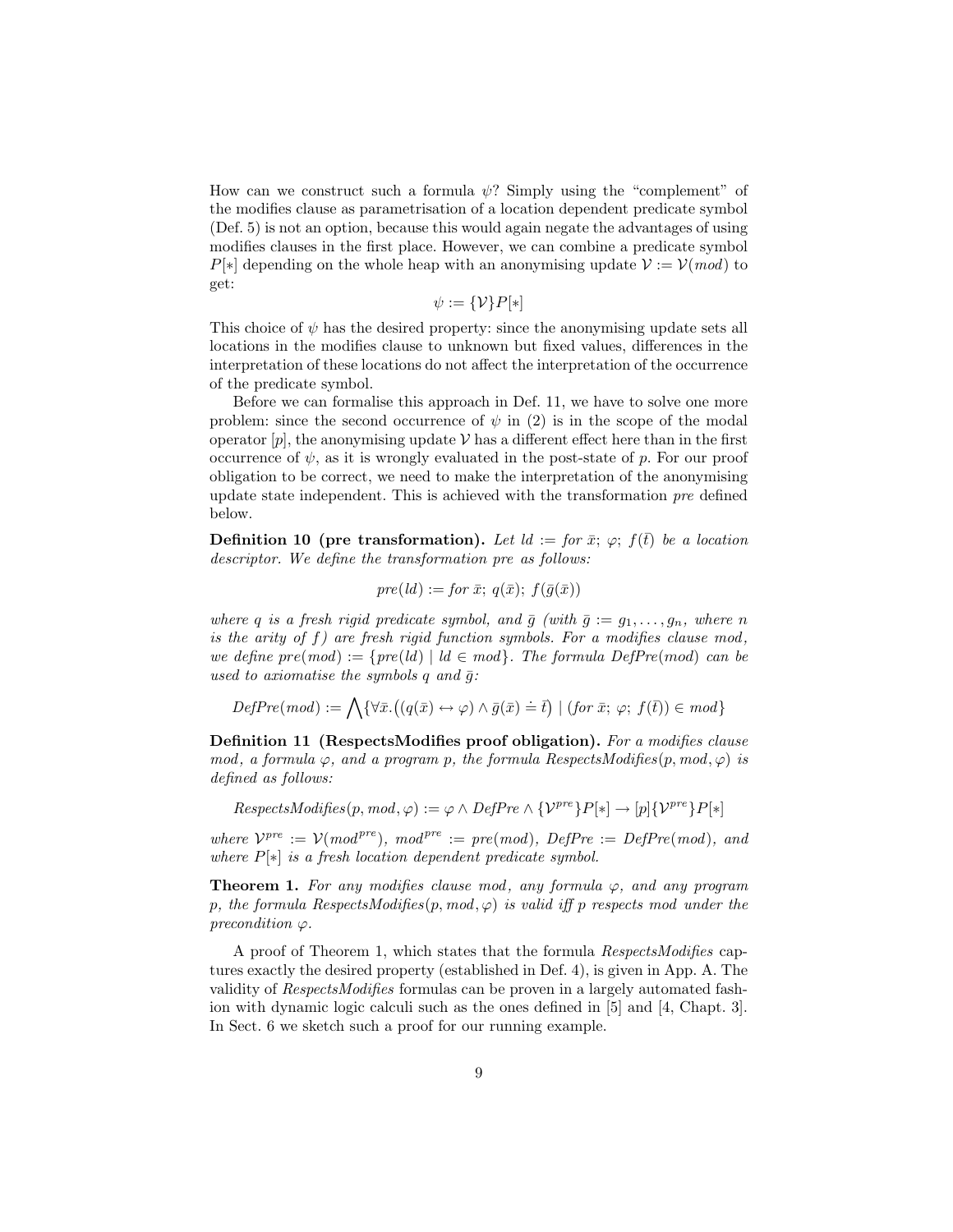#### 6 Example

Instantiating RespectsModifies (Def. 11) for the running example (Fig. 1) yields:

$$
\varphi \land DefPre \land \{ \mathcal{V}^{pre} \} P[*] \rightarrow [self.foo(b) ; ] \{ \mathcal{V}^{pre} \} P[*]
$$
 (3)

$$
\begin{array}{rl} \text{with:} & DefPre = \big(g_1 \doteq \texttt{self} \land g_2 \doteq \texttt{b.next} \land g_3 \doteq \texttt{b.next.next}\big) \\ & \mathcal{V}^{pre} = \big(g_1.\texttt{next} := next'(g_1) \mid g_2.\texttt{next} := next'(g_2) \\ & \mid g_3.\texttt{next} := next'(g_3) \mid g_1.\texttt{i} := i'(g_1)\big) \end{array}
$$

where self and b are local program variables, and where  $g_1, g_2, g_3, next', i'$  are rigid function symbols. The formula  $\varphi$  may contain preconditions and class invariants, stating for example that the occurring variables and fields do not contain the value null. However, these conditions are not relevant for us in the following walkthrough of the proof, as we ignore exceptional behaviour and focus only on the normal execution path of foo.

We go about proving the validity of (3) by iteratively rewriting the formula until we arrive at something which is obviously valid, in the style of a sequent calculus (for details on the calculus see [4, Chapt. 3]). The critical part of (3) is the modal operator  $\lceil \text{self.foo(b)} \rceil$ , which we handle by rules whose effect can be understood as symbolic execution: the program is traversed in a forward manner, using logical symbols instead of concrete values for the memory locations. Symbolic execution first unfolds the call to foo by inserting the method's body, and then tackles the assignments by converting them into updates, leading to the formula:

$$
\varphi \wedge DefPre \wedge \{\mathcal{V}^{pre}\} P[*] \rightarrow \{u_1\}\{u_2\}\{u_3\}\{\mathcal{V}^{pre}\} P[*]
$$
(4)

with: 
$$
u_1 = (self.next := b.next.next)
$$
  
\n $u_2 = (b.next.next := b)$   
\n $u_3 = (self.i := self.i + 1)$ 

We now transform the update sequence  ${u_1}{u_2}{u_3}{v^{pre}}$  into a normal form by applying update rewriting rules [24, 23]. The first step is to combine  ${u_1}{u_2}$  into a single update  ${u_{12}}$ :

$$
{u_1}{u_2}
$$
  
\n
$$
\rightsquigarrow {u_1 | ({u_1}(b.next)).next)} .next := {u_1}b}
$$
  
\n
$$
\rightsquigarrow {u_1 | (if(({u_1}b) \doteq self)then(b.next.next)else({u_1}b)).next := b}
$$
  
\n
$$
\rightsquigarrow {u_1 | (if(b = self)then(b.next.next)else(b)).next := b}
$$

Basically, the sequential execution  ${u_1}{u_2}$  is converted into a parallel execution  $\{u_1 \mid u_2'\}$ , where  $u_2'$  is the result of applying the substitution expressed by  $u_1$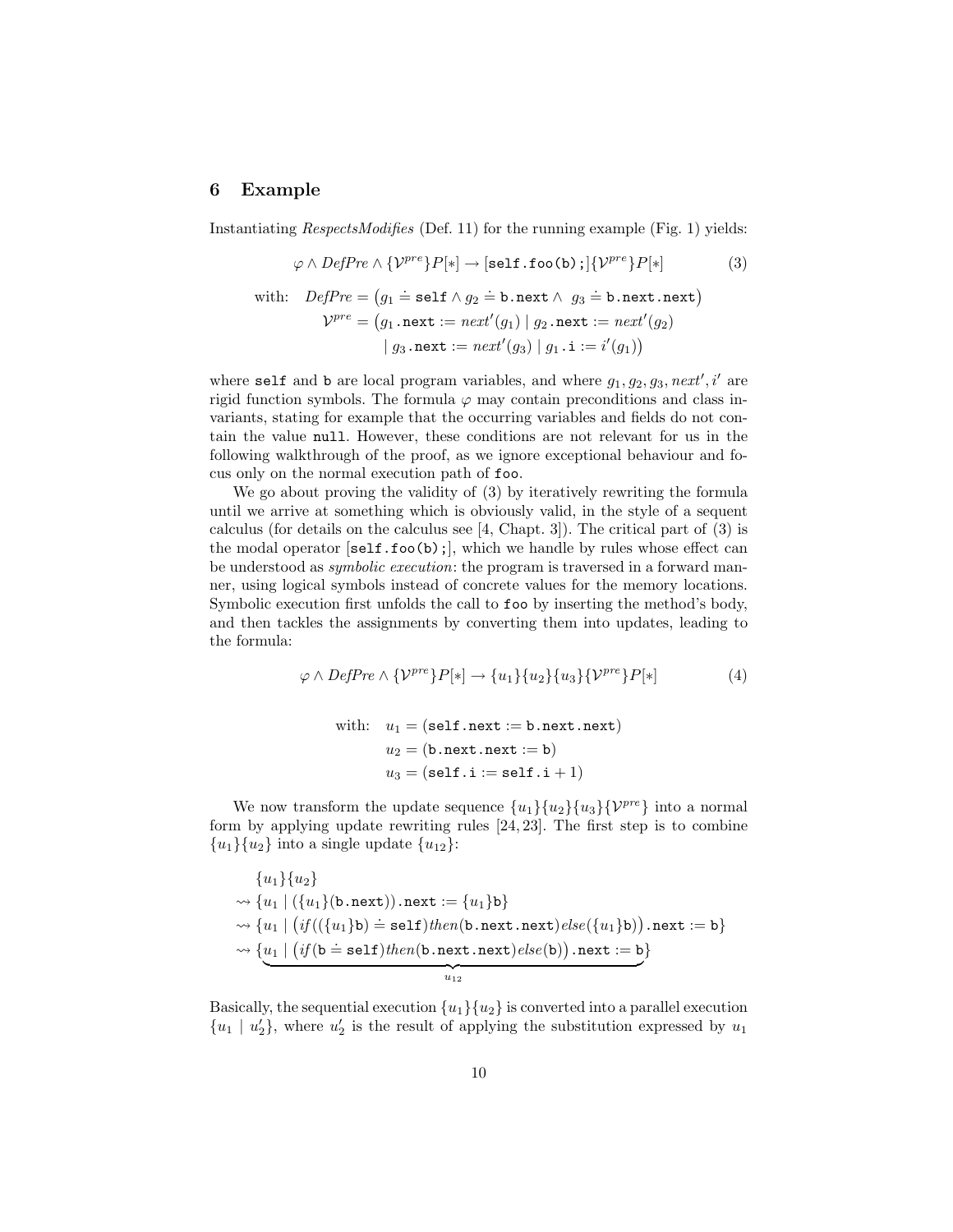to  $u_2$ . Applying this substitution proceeds by recursively shifting  $\{u_1\}$  from a term to its subterms, thereby replacing the term's operator if it is affected by the update. As an exception, the top-level operator of the left hand side of  $u_2$  is never affected, because it specifies the symbol to be updated by  $u_2$ , and not a value. While it is obvious that  ${u_1}$  cannot affect b, it is not possible to determine syntactically whether  $\{u_1\}$  affects **b**.next: this depends on whether **b** and **self** are aliased or not. Therefore, a syntactical case distinction in the form of an if -then-else term is introduced.

Based on the same principles, we can merge  $\{u_{12}\}\{u_3\}$  into  $\{u_{123}\}$ :

$$
{u_{12}}{u_3} \rightsquigarrow {u_{12}} | ({u_{12}}setf).i := {u_{12}}(self.i+1))
$$
  

$$
\rightsquigarrow {u_{12}} | self.i := ({u_{12}}(self.i)) + {u_{12}}1)
$$
  

$$
\rightsquigarrow {u_{12}} | self.i := ({u_{12}}setf).i + 1
$$
  

$$
\rightsquigarrow {u_{12}} | self.i := self.i+1
$$
  

$$
\underbrace{u_{12}} | self.i := self.i+1
$$

Since  ${u_{12}}$  cannot affect  ${u_3}$  at all,  ${u_{123}}$  is equal to  ${u_{12} | u_3}$ . For the same reason, the result of combining  $\{u_{123}\}\{\mathcal{V}^{pre}\}\$ is simply  $\{u_{123} | \mathcal{V}^{pre}\}$ :

$$
{u_{123}}\{\mathcal{V}^{pre}\} \rightsquigarrow {u_{123}}|\mathcal{V}^{pre}
$$

Now, there is no modal operator or update left which separates  $DefPre$  and  $V^{pre}$ . This allows us to use the equations in DefPre to rewrite  $g_1$  to self,  $g_2$ to b.next, and  $g_3$  to b.next.next in  $\mathcal{V}^{pre}$ . After these rewriting steps, the left hand sides of the atomic updates in  $u_{123}$  all occur in  $\mathcal{V}^{pre}$  as well. This means that the effect of  $u_{123}$  is completely overridden by  $\mathcal{V}^{pre}$  (because the rightermost update "wins" in case of a clash, Def. 8), and we can safely get rid of  $u_{123}$ :

$$
\{u_{123} \mid \mathcal{V}^{pre}\} \quad \leadsto \quad \{\mathcal{V}^{pre}\}
$$

Overall, we have now transformed (4) into:

$$
\varphi \wedge DefPre \wedge \{ \mathcal{V}^{pre} \} P[*] \rightarrow \{ \mathcal{V}^{pre} \} P[*] \tag{5}
$$

Since  $(5)$  is obviously valid, we have successfully finished our proof of  $(3)$ . The implementation in the KeY tool performs the described steps automatically within a few seconds.

As the example shows, verifying RespectsModifies amounts to proving that the following two updates are equivalent with respect to  $P[*]$ : (1) the anonymising update  $V^{pre}$  on the left side of the implication, and (2) an update  $\{u\}\{V^{pre}\}$ resulting from symbolic execution of p on the right side of the implication. In this example and many other cases, the update rewriting rules are strong enough to make this equivalence show as syntactical equality of the updates. If this is not the case, the problem of proving update equivalence can be reduced to the problem of proving a first-order formula: for showing the equivalence of  $\mathcal{V}^{pre}$  and  ${u}{V^{pre}}$  with respect to  $P[*]$ , it is sufficient to show the validity of formulas

$$
\forall \bar{x}. \{\mathcal{V}^{pre}\} f(\bar{x}) \doteq \{u\} \{\mathcal{V}^{pre}\} f(\bar{x})
$$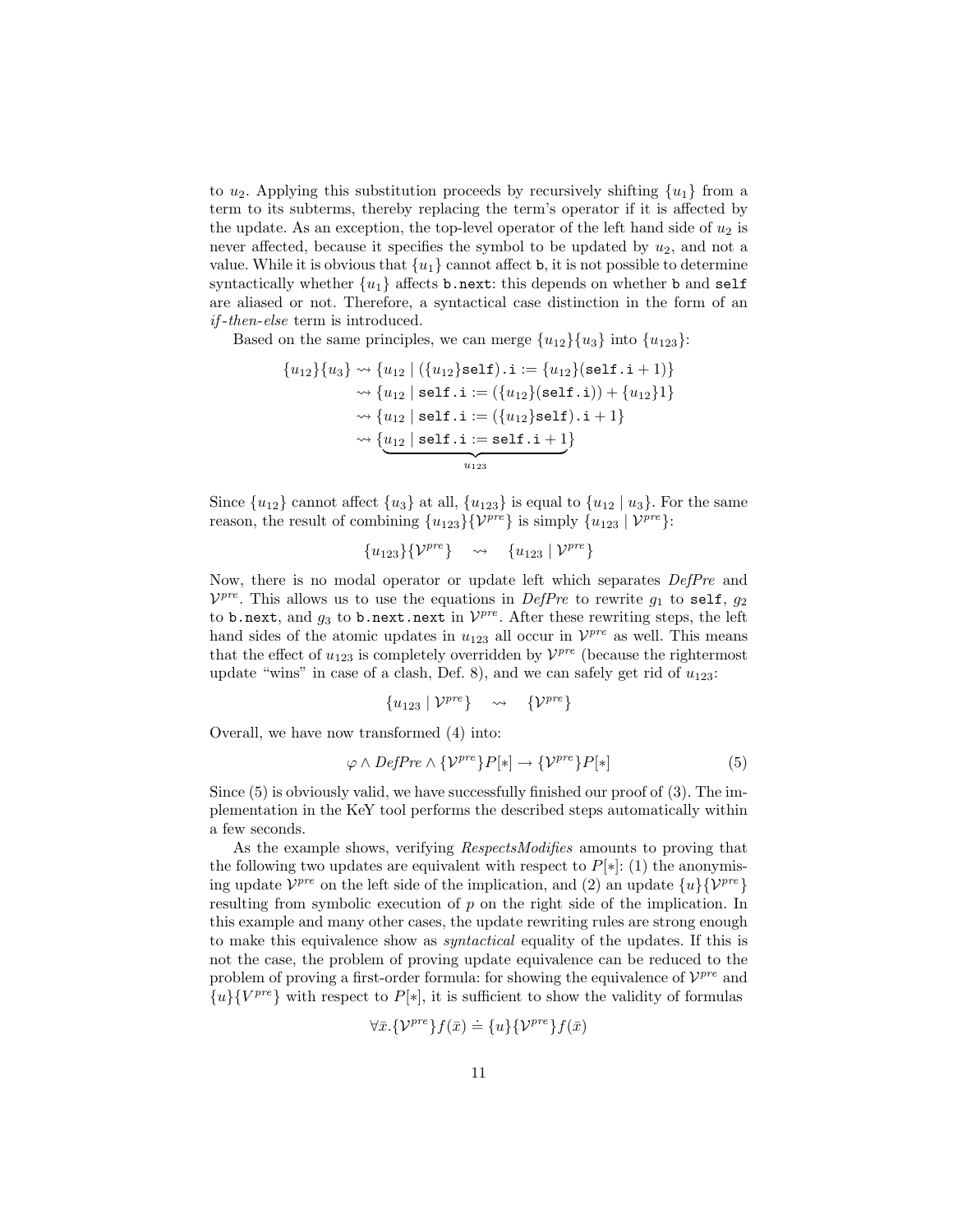for all function symbols  $f$  not representing local program variables which occur as the top-level operator on the left hand side in one of the involved updates. The updates occurring in these formulas can always be transformed away.

# 7 Modifies Clauses for Loops

Besides constraining the locations which may be modified by a method, another useful application of modifies clauses—and thus of our technique for ensuring their correctness—lies in the verification of loops with the help of invariants. The classical loop invariant rule in dynamic logic with updates looks as follows (using sequent calculus notation):

$$
\Gamma \Rightarrow \{u\} \mathit{Inv}, \ \Delta
$$
\n
$$
\mathit{Inv}, \ e \Rightarrow \ [\mathbf{p}] \mathit{Inv}
$$
\n
$$
\mathit{Inv}, \neg \mathbf{e} \Rightarrow \ [\omega] \psi
$$
\n
$$
\Gamma \Rightarrow \{u\} [\text{while}(\mathbf{e}) \ \mathbf{p}; \ \omega] \psi, \ \Delta
$$

The first premise of this rule expresses that the invariant Inv holds before the loop, the second that it is preserved by the loop body  $p$ , and the third that if it holds after the loop, then the remaining program  $\omega$  establishes the postcondition  $\psi$ . Together, the validity of these three premises implies the validity of the rule's conclusion, namely that after executing the loop and subsequently  $\omega$ , the postcondition  $\psi$  is satisfied. The initial states in which the loop is to be considered are described by the sets of formulas  $\Gamma$  and  $\Delta$ , and by the update u.

This rule has the disadvantage that the second and third premise do not contain the context information encoded in  $\Gamma$ ,  $\Delta$  and u. The reason is that we cannot assume that this information still holds at the beginning of an arbitrary iteration of the loop, since it may have been invalidated by the previous iterations. This makes it necessary to put all information from the context that is preserved by the loop (and that is needed for further reasoning) into the loop invariant, which is very inconvenient. To overcome this deficiency, an improved loop invariant rule making use of modifies clauses has been proposed in  $[6]$ :

$$
\Gamma \Rightarrow \{u\} \text{Inv}, \ \Delta
$$
\n
$$
\Gamma \Rightarrow \{u\} \{V\} (\text{Inv} \land e \rightarrow [p] \text{Inv}), \ \Delta
$$
\n
$$
\Gamma \Rightarrow \{u\} \{V\} (\text{Inv} \land \neg e \rightarrow [\omega] \psi), \ \Delta
$$
\n
$$
\Gamma \Rightarrow \{u\} [\text{while (e) p}; \ \omega] \psi, \ \Delta
$$

A modifies clause mod for the loop is specified in addition to a loop invariant, and an anonymising update  $\mathcal{V} := \mathcal{V}(mod)$  is used to selectively "erase" only the necessary parts of the context. Since  $\Gamma$ ,  $\Delta$  and u are kept, it is now sufficient to encode in the invariant only properties concerning locations which are part of the modifies clause. However, this rule assumes that the given modifies clause is respected by the loop; it is unsound if this is not the case. Our technique allows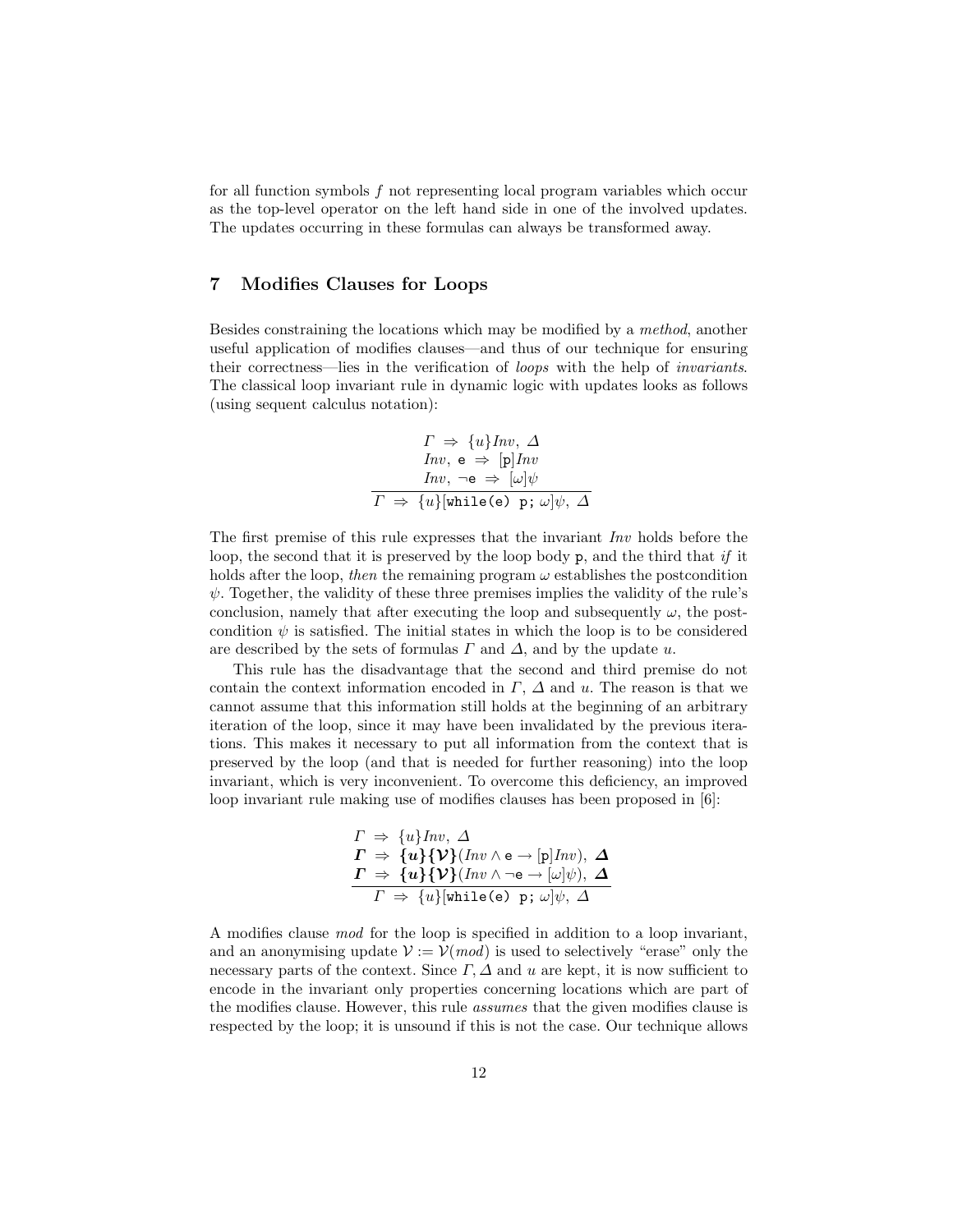to extend it so that this assumption is proven:

$$
\Gamma \Rightarrow \{u\} \text{Inv}, \Delta
$$
\n
$$
\Gamma \Rightarrow \{u\} \text{ (DefPre} \rightarrow \{V\} \text{ (Inv } \wedge \{V^{pre}\} P[\ast, \bar{v}] \rightarrow [p] \text{ (Inv } \wedge \{V^{pre}\} P[\ast, \bar{v}])\text{)), } \Delta
$$
\n
$$
\frac{\Gamma \Rightarrow \{u\} \{V\} \text{ (Inv } \wedge \neg e \rightarrow [\omega]\psi), \Delta}{\Gamma \Rightarrow \{u\} \text{ [while (e) p; } \omega]\psi, \Delta}
$$

The changed second premise states that in addition to  $Inv$ , the loop body also preserves  $\{V^{pre}\}\$ r<sup>\*</sup>,  $\bar{v}$ . As local variables  $\bar{v}$  declared in the part of the program before the loop can be changed by the loop and these changes are visible in the program  $\omega$ , those local variables can consequently be part of the modifies clause. This also necessitates that we adjust our notion of the correctness of modifies clauses (see Def. 4) accordingly, and use the location dependent predicate  $P[*, \bar{v}]$ which in addition to the heap also depends on the relevant local variables  $\bar{v}$ .

One particularity of this invariant rule is that we show that  $\{V^{pre}\}\,P[*,\bar{v}]$  is preserved by p if p is executed in a state in which we assumed that no other locations than the ones contained in mod have changed (which is what we actually want to prove by showing the preservation of  $\{\mathcal{V}^{pre}\}P[*,\bar{v}]).$ 

On a first glance this might look like circular reasoning. This is, however, not the case which can be motivated by the following inductive argument: Before the first loop iteration no location was yet changed (by the loop) which trivially entails the induction hypothesis that in this state mod is a correct modifies clause for the preceding loop iterations. This forms our induction basis which does not need to be proven explicitly. In the second premise we do the induction step by proving: If, before an arbitrary iteration of the loop, mod is a correct modifies clause for all the preceding iterations (this assumption is expressed by the anonymising update  $V$ ) then mod will also be a correct modifies clause for the next iteration (expressed by the preservation of  $\{V^{pre}\}P[*,\bar{v}]$ ). Together with the induction basis this obviously implies that mod is a correct modifies clause for the entire loop.

Fig. 2 shows a Java loop which is specified by a loop invariant and a modifies clause (modifies clauses for loops are not currently part of JML, but they are supported by KeY). Since the DataBase object d cannot be changed by the loop according to its specification, the invariant merely needs to constrain the values of locations that can change, namely those of the local variables i and result. In other approaches, where no modifies clauses are used for loops, it is necessary to also encode in the invariant every property of d which can, for instance, affect the result of the call to processQuery.

## 8 Conclusions

We have presented an approach for the verification of modifies clauses in the framework of dynamic logic. In contrast to a straightforward encoding of modifies clause correctness into a dynamic logic formula, where all locations not in the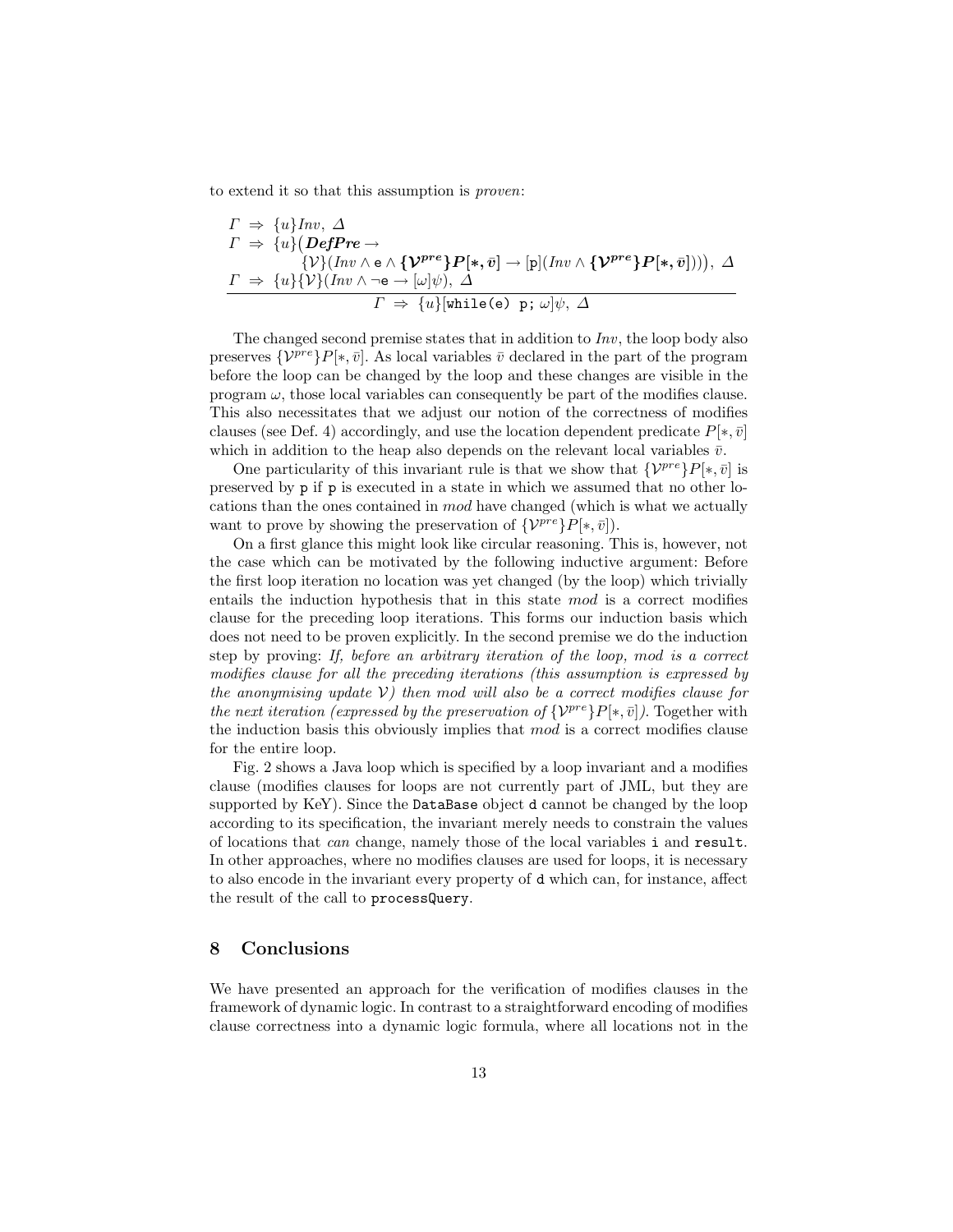```
J_{AVA} + JML1 DataBase d = readDataBase();
2 int i = 0;
3 Object result = null;
4 //© loop_invariant result == null && i >= 0;
5 //@ assignable result, i;
6 while(i < c){
7 result = \text{processQuery}(i++, d);8 if(result != null) return result;
9 }
10 ...
```
 $J_{AVA} + JML$  —

Fig. 2. A loop annotated with an invariant and a modifies clause.

modifies clause have to be considered explicitly, our approach leads to proof obligations that are compact in size and remain the same if the program context is changed or extended, which is important for making the verification modular. We have proven that our encoding expresses the desired property (App. A), and presented a useful variation for invariant based loop verification.

Our encoding is based on two extensions to classical dynamic logic, namely updates (in particular anonymising updates) and location dependent symbols. Both of these concepts have been developed independently of our technique [5, 24, 9, 10] and are useful for a variety of other purposes, e.g. for the verification of depends clauses [10].

The technique has been implemented as a part of the KeY tool, where the target language of the verification is Java, and where modifies clauses are e.g. expressed in JML. The implementation has been successfully applied to a number of examples, such as a Java Card implementation of the Mondex case study [25], for which all modifies clauses have been proven<sup>3</sup>. The degree of automation for these proofs was high.

For fully modular specification and verification, modifies clauses must support some form of data abstraction, such as data groups [17], ownership [21] or dynamic frames [15]. As an important line of future work, we intend to extend our approach with a data abstraction mechanism, based on our concept of location dependent symbols. We expect this extension to be mostly orthogonal to the results presented in this paper.

# References

1. W. Ahrendt, T. Baar, B. Beckert, R. Bubel, M. Giese, R. Hähnle, W. Menzel, W. Mostowski, A. Roth, S. Schlager, and P. H. Schmitt. The KeY tool. Software and System Modeling, 4(1):32–54, 2005.

<sup>3</sup> Source code, specifications and proofs for this case study can be found here: http://i12www.ira.uka.de/~engelc/mondex/mondex-mod.tgz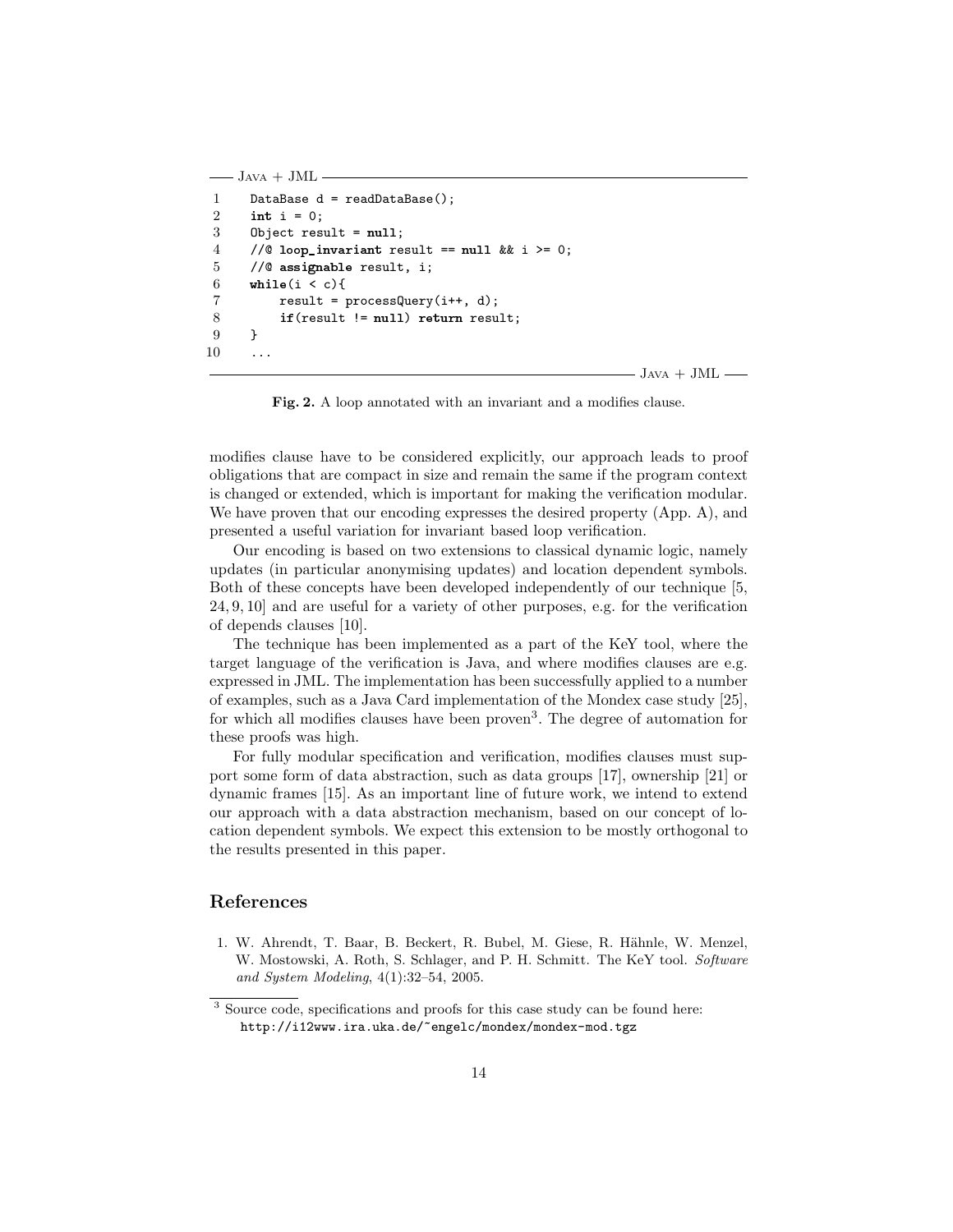- 2. M. Barnett, B.-Y. E. Chang, R. DeLine, B. Jacobs, and K. R. M. Leino. Boogie: A modular reusable verifier for object-oriented programs. In 4th International Symposium on Formal Methods for Components and Objects (FMCO 2005), LNCS 4111, pages 364–387. Springer, 2006.
- 3. M. Barnett, M. Fähndrich, D. Garbervetsky, and F. Logozzo. Annotations for (more) precise points-to analysis. In International Workshop on Aliasing, Confinement and Ownership in Object-Oriented Programming (IWACO), 2007.
- 4. B. Beckert, R. Hähnle, and P. H. Schmitt, editors. Verification of Object-Oriented Software: The KeY Approach. LNCS 4334. Springer, 2007.
- 5. B. Beckert and A. Platzer. Dynamic logic with non-rigid functions: A basis for object-oriented program verification. In 3rd International Joint Conference on Automated Reasoning (IJCAR 2006), LNCS 4130, pages 266–280. Springer, 2006.
- 6. B. Beckert, S. Schlager, and P. H. Schmitt. An improved rule for while loops in deductive program verification. In 7th International Conference on Formal Engineering Methods (ICFEM 2005), LNCS 3785, pages 315–329. Springer, 2005.
- 7. B. Beckert and P. H. Schmitt. Program verification using change information. In 1st International Conference on Software Engineering and Formal Methods (SEFM 2003), pages 91–99. IEEE Press, 2003.
- 8. A. Borgida, J. Mylopoulos, and R. Reiter. On the frame problem in procedure specifications. IEEE Transactions on Software Engineering, 21(10):785–798, 1995.
- 9. R. Bubel. Formal Verification of Recursive Predicates. PhD thesis, University of Karlsruhe, 2007.
- 10. R. Bubel, R. Hähnle, and P. H. Schmitt. Specification predicates with explicit dependency information. In 5th International Verification Workshop (VERIFY'08), volume 372 of CEUR Workshop Proceedings, pages 28–43. CEUR-WS.org, 2008.
- 11. N. Cataño and M. Huisman. ChAsE: A static checker for JML's assignable clause. In 4th International Conference on Verification, Model Checking, and Abstract Interpretation (VMCAI 2003), LNCS 2575, pages 26–40. Springer, 2002.
- 12. D. R. Cok and J. R. Kiniry. ESC/Java2: Uniting ESC/Java and JML. In International Workshop on Construction and Analysis of Safe, Secure and Interoperable Smart devices (CASSIS 2004), LNCS 3362, pages 108–128. Springer, 2005.
- 13. D. Harel, D. Kozen, and J. Tiuryn. Dynamic Logic. MIT Press, 2000.
- 14. C. A. R. Hoare. An axiomatic basis for computer programming. Communications of the ACM, 12(10):576–580, 1969.
- 15. I. T. Kassios. Dynamic frames: Support for framing, dependencies and sharing without restrictions. In  $14th$  International Symposium on Formal Methods (FM 2006), LNCS 4085, pages 268–283. Springer, 2006.
- 16. G. T. Leavens, A. L. Baker, and C. Ruby. Preliminary design of JML: A behavioral interface specification language for Java. SIGSOFT Software Engineering Notes, 31(3):1–38, 2006.
- 17. K. R. M. Leino. Data groups: Specifying the modification of extended state. In 13th ACM Conference on Object-Oriented Programming Systems, Languages and Applications (OOPSLA'98), pages 144–153. ACM Press, 1998.
- 18. C. March´e and C. Paulin-Mohring. Reasoning about Java programs with aliasing and frame conditions. In 18th International Conference on Theorem Proving in Higher Order Logics (TPHOLs 2005), LNCS 3603, pages 179–194. Springer, 2005.
- 19. B. Meyer. Applying 'Design by Contract'. Computer, 25(10):40–51, 1992.
- 20. C. Morgan. Programming from specifications. Prentice-Hall, 1990.
- 21. P. Müller. Modular Specification and Verification of Object-Oriented Programs. LNCS 2262. Springer, 2002.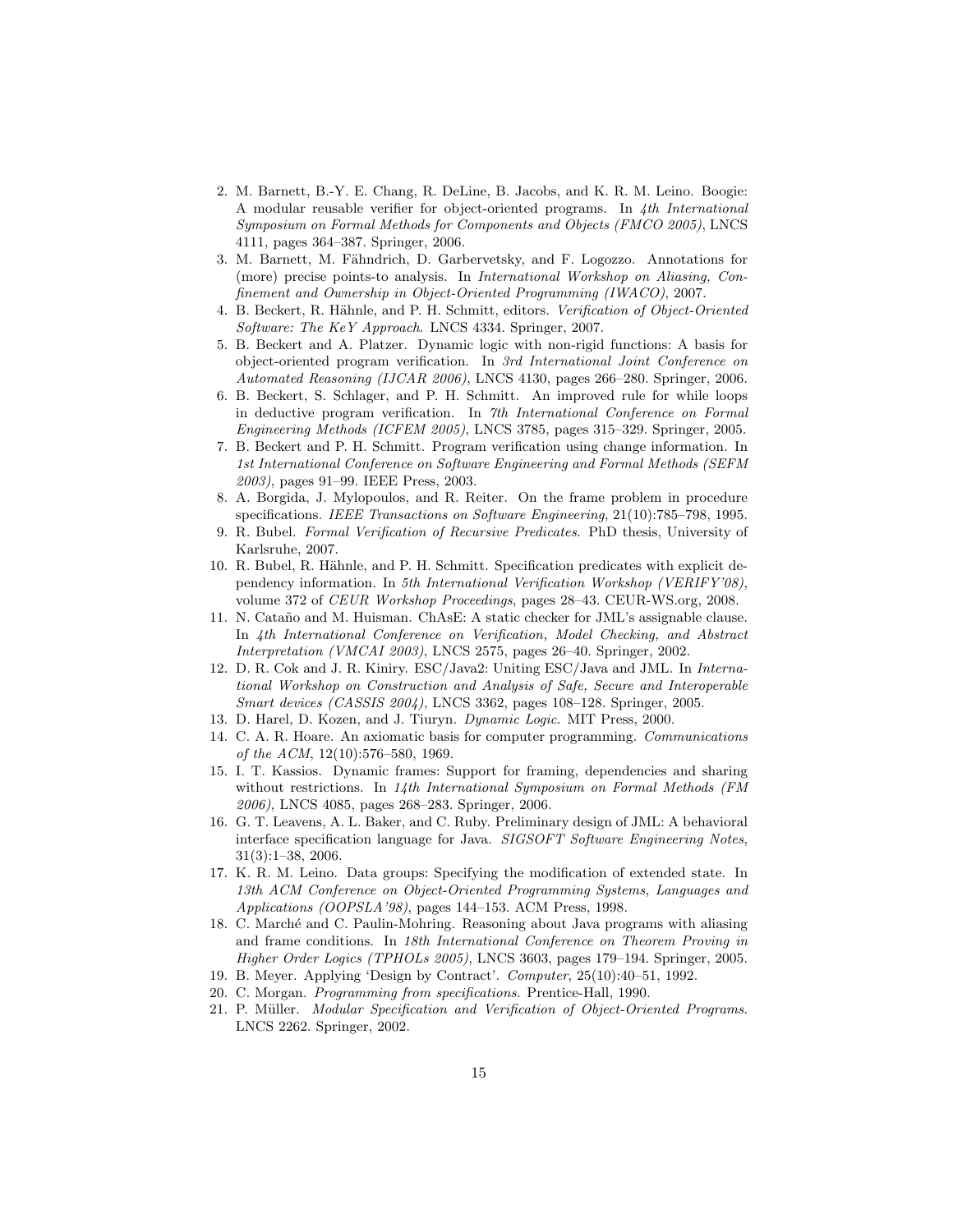- 22. A. Roth. Specification and Verification of Object-Oriented Software Components. PhD thesis, University of Karlsruhe, 2006.
- 23. P. Rümmer. Proving and disproving in dynamic logic for Java. Licentiate Thesis 2006–26L, Chalmers University of Technology, 2006.
- 24. P. Rümmer. Sequential, parallel, and quantified updates of first-order structures. In 13th International Conference on Logic for Programming, Artificial Intelligence and Reasoning (LPAR 2006), LNCS 4246, pages 422–436. Springer, 2006.
- 25. P. H. Schmitt and I. Tonin. Verifying the Mondex case study. In 5th IEEE International Conference on Software Engineering and Formal Methods (SEFM 2007), pages 47–56. IEEE Press, 2007.
- 26. F. Spoto and E. Poll. Static analysis for JML's assignable clauses. In 10th Int. Workshop on Foundations of Object-Oriented Languages (FOOL-10), 2003.
- 27. A. D. Sălcianu and M. C. Rinard. Purity and side effect analysis for Java programs. In 6th International Conference on Verification, Model Checking and Abstract Interpretation (VMCAI 2005), LNCS 3385, pages 199–215. Springer, 2005.

# A Proof of Soundness and Completeness

Let mod be a modifies clause,  $\varphi$  a formula, p a program, and let  $mod^{pre}$ ,  $\mathcal{V}^{pre}$ ,  $DefPre, P[*]$  be chosen as in Def. 11. Before we start to prove Theorem 1, we need some helper lemmas. The correctness of these lemmas is rather obvious, so we refrain from giving a formal proof for them.

**Lemma 1.** For all states s and all variable assignments  $\beta$  with  $s, \beta \models DefPre$ :

$$
val_{s,\beta}(mod^{pre}) = val_{s,\beta}(mod).
$$

This lemma is a direct consequence of Def. 10: DefPre is chosen so that it links  $mod<sup>pre</sup>$  and  $mod.$ 

**Lemma 2.** For all locations l, all  $s, \beta: l \in val_{s,\beta}(mod^{pre})$  iff there is a  $v \in U$ with  $(l, v) \in val_{s, \beta}(\mathcal{V}^{pre}).$ 

This lemma follows directly from Defs. 3, 8 and 9: the anonymising update for  $mod^{pre}$  affects exactly the locations in  $mod^{pre}$ .

**Lemma 3.** Let  $(S, \rho)$  be a Kripke structure. Then for all  $s_1, s_2 \in S$  and all  $\beta$ :

$$
val_{s_1,\beta}(\mathcal{V}^{pre}) = val_{s_2,\beta}(\mathcal{V}^{pre}).
$$

Lemma 3 holds since  $V^{pre}$  contains only rigid symbols, with the exception of the top level symbols on its left-hand sides (which are not evaluated). Thus its evaluation is not state dependent.

*Proof (of Theorem 1).* We first show that if  $p$  respects the modifies clause  $mod$ , this implies the validity of  $RespectsModifies(p, mod, \varphi)$ , and then that conversely an incorrect modifies clause makes the formula invalid.

Let  $(S, \rho)$  be an arbitrary Kripke structure and let  $s_{pre}$ ,  $s_{post}$  be states such that  $(s_{pre}, s_{post}) \in \rho(p)$  and such that

$$
s_{pre} \models \varphi \land DefPre \land \{ \mathcal{V}^{pre} \} P[*]
$$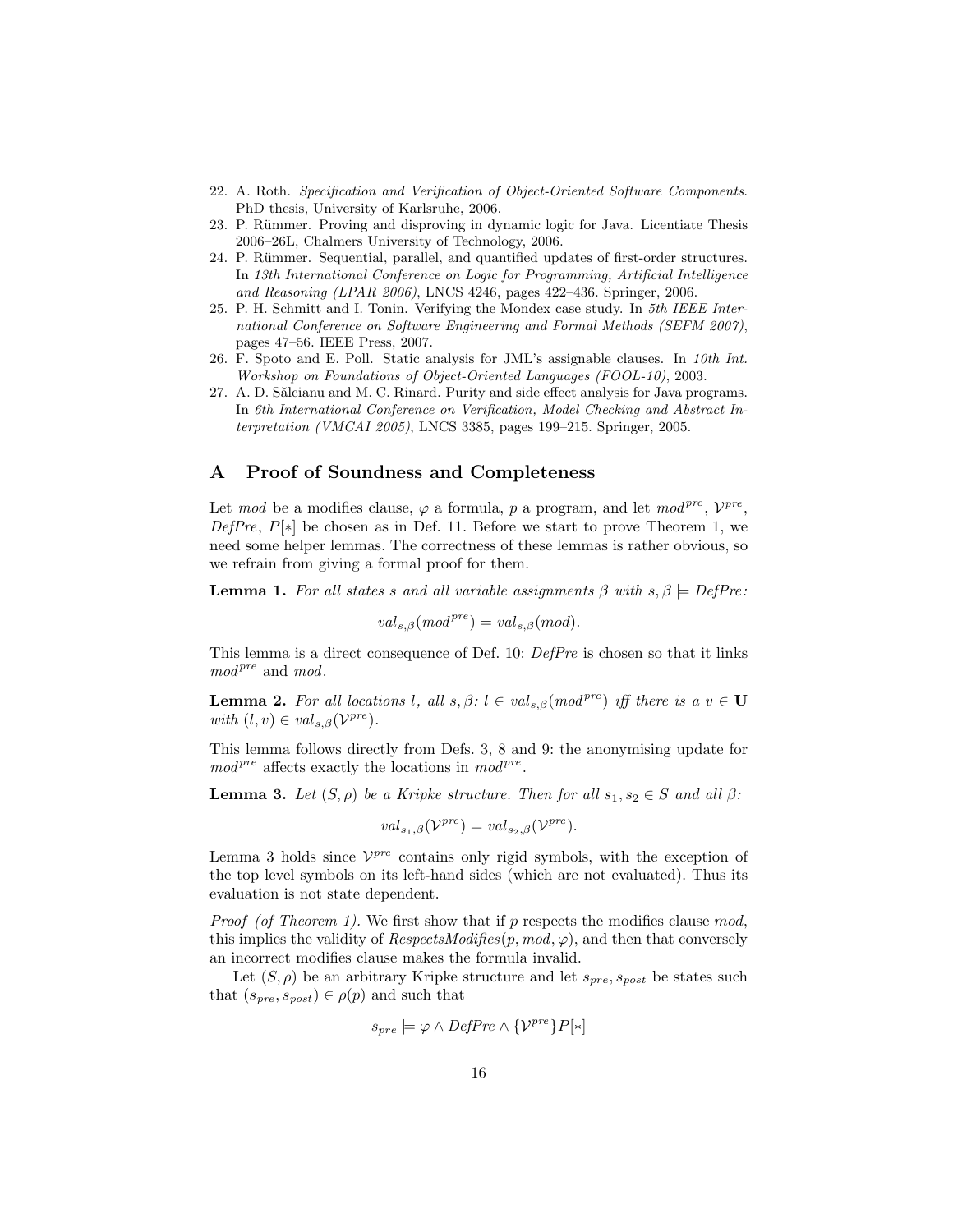(for all other states  $s_{pre}$ , RespectsModifies(p, mod,  $\varphi$ ) is trivially true).

We now assume that p respects mod under the precondition  $\varphi$ . Then for all  $(f, \bar{v})$  with

$$
s_{pre}(f)(\bar{v}) \neq s_{post}(f)(\bar{v})
$$

 $(f, \bar{v}) \in val_{s_{pre},\beta}(mod)$  holds. We also know that, according to Lemma 1, since  $s_{pre} \models DefPre$  also  $(f, \bar{v}) \in val_{s_{pre},\beta}(mod^{pre})$  holds.

Due to Lemma 3 we know that:

$$
val_{s_{pre},\beta}(\mathcal{V}^{pre}) = val_{s_{post},\beta}(\mathcal{V}^{pre})
$$

This implies that for every location  $(f, \bar{v})$  where f is not a program variable

$$
val_{s_{pre},\beta}(\mathcal{V}^{pre})(s_{pre})(f)(\bar{v}) = val_{s_{post},\beta}(\mathcal{V}^{pre})(s_{pre})(f)(\bar{v})
$$
  
= 
$$
val_{s_{post},\beta}(\mathcal{V}^{pre})(s_{post})(f)(\bar{v})
$$
 (6)

The explanation for equation (6) is: if

$$
s_{pre}(f)(\bar{v}) = s_{post}(f)(\bar{v})
$$

then equation (6) holds trivially irrespective of the form of  $\mathcal{V}^{pre}$ . If

$$
s_{pre}(f)(\bar{v}) \neq s_{post}(f)(\bar{v})
$$

then, because p respects mod under the precondition  $\varphi$  and because of Lemma 2, there is a  $v \in U$  with  $((f, \bar{v}), v) \in val_{s_{post}, \beta}(\mathcal{V}^{pre})$  and

$$
val_{s_{post},\beta}(\mathcal{V}^{pre})(s_{pre})(f)(\bar{v}) = v
$$
  
= val\_{s\_{post},\beta}(\mathcal{V}^{pre})(s\_{post})(f)(\bar{v})

From this we get that

$$
\mathit{val}_{\mathit{spre},\beta}(\mathcal{V}^{\mathit{pre}})(\mathit{spre})(f) = \mathit{val}_{\mathit{spost},\beta}(\mathcal{V}^{\mathit{pre}})(\mathit{spost})(f)
$$

holds for every location function symbol  $f$  that is not a local program variable and every variable assignment  $\beta$ . Together with  $s_{pre} \models {\{\mathcal{V}^{pre}\}} P[*]$  this entails that  $s_{post} \models {\{\mathcal{V}^{pre}\}} P[*]$  making  $\mathit{RespectsModifies}(p, \mathit{mod}, \varphi)$  valid.

We now assume that mod is not respected by p under the precondition  $\varphi$ . Then, there is a location  $(h, \bar{v})$  where h is not a local program variable with  $s_{pre}(h)(\bar{v}) \neq s_{post}(h)(\bar{v})$  and  $(h, \bar{v}) \notin val_{s_{pre},\beta}(mod)$  and consequently (due to Lemma 1)  $(h, \overline{v}) \notin val_{s_{pre},\beta}(mod^{pre})$ . Together with Lemmas 2 and 3 this entails

$$
val_{s_{pre},\beta}(\mathcal{V}^{pre})(s_{pre})(h)(\bar{v}) = s_{pre}(h)(\bar{v})
$$
  

$$
val_{s_{post},\beta}(\mathcal{V}^{pre})(s_{post})(h)(\bar{v}) = s_{post}(h)(\bar{v})
$$

which implies

$$
val_{s_{pre},\beta}(\mathcal{V}^{pre})(s_{pre})(h) \neq val_{s_{post},\beta}(\mathcal{V}^{pre})(s_{post})(h)
$$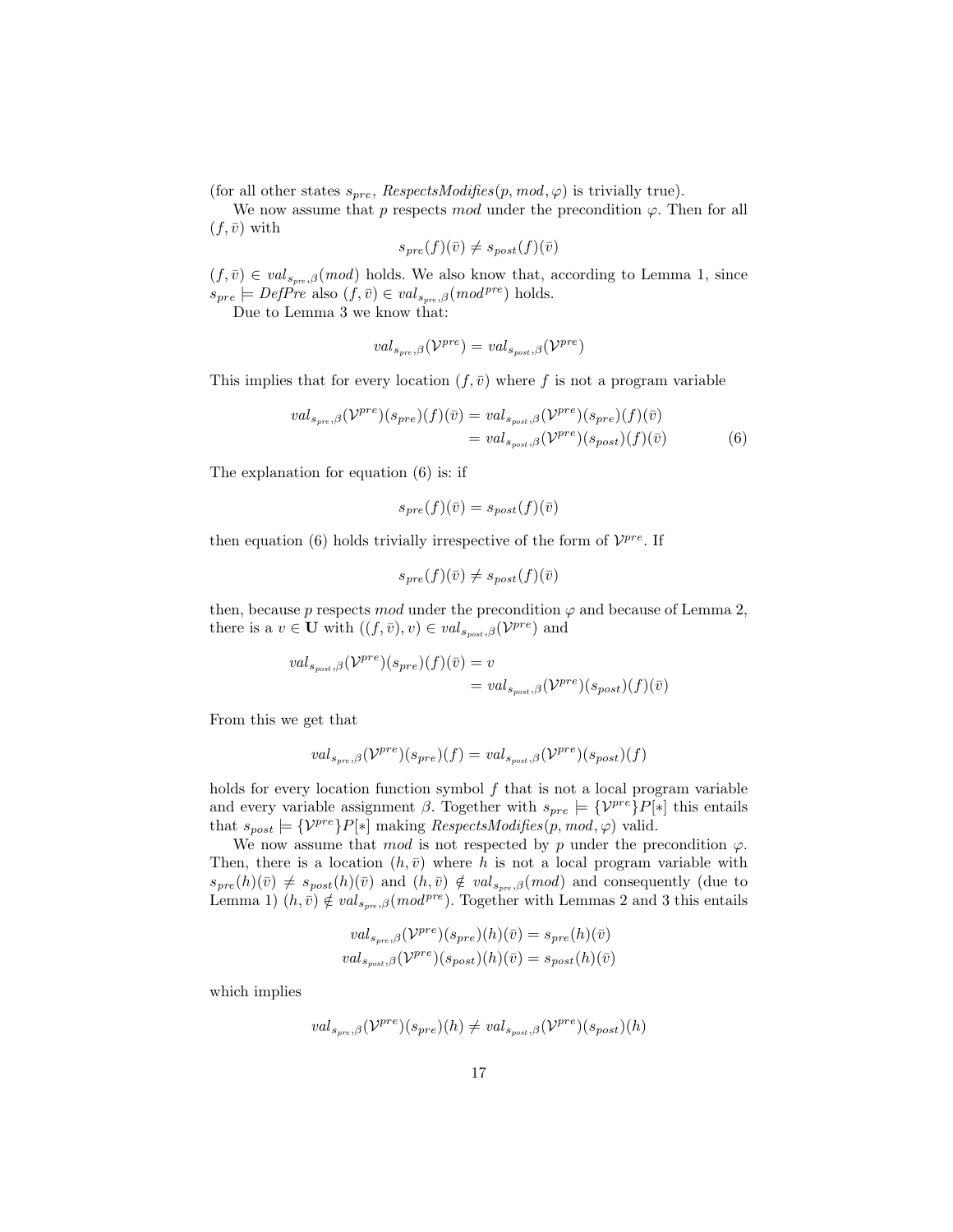It is thus "admissible" for the predicate symbol  $P[*]$  to be interpreted differently in the two states  $val_{s_{pre},\beta}(\mathcal{V}^{pre})(s_{pre})$  and  $val_{s_{post},\beta}(\mathcal{V}^{pre})(s_{post})$ . We can now choose a Kripke structure with states  $s'_{pre}$ ,  $s'_{post}$  such that  $s'_{pre}(f) = s_{pre}(f)$ ,  $s'_{pre}(q) = s_{pre}(q), s'_{post}(f) = s_{post}(f)$  and  $s'_{post}(q) = s_{post}(q)$  for all function symbols f and all predicate symbols q with  $q \neq P[*]$ . In addition we require that

$$
val_{s_{pre'},\beta}(\mathcal{V}^{pre})(s'_{pre}) \models P[*]
$$
 (7)

$$
val_{s_{post'},\beta}(\mathcal{V}^{pre})(s'_{post}) \not\models P[*]
$$
 (8)

Obviously  $(s'_{pre}, s'_{post}) \in \rho(p)$  and (due to (7))  $s'_{pre} \models \varphi \land DefPre \land \{V^{pre}\}P[*]$ holds. Together with  $(8)$  we get:

$$
s'_{pre} \nvDash \varphi \land DefPre \land \{\mathcal{V}^{pre}\} P[*] \rightarrow [p] \{\mathcal{V}^{pre}\} P[*]
$$

#### B Treatment of Instance Creation

In this appendix we elaborate on how object creation can be taken into account by modifies clauses and how this can be handled by our approach.

Like many other dynamic logics, and modal logics in general, our dynamic logic operates under the constant domain semantics, which means that all states in a Kripke structure have the same universe U. The implications this carries for the modeling of object creation are that all objects that can ever be created by a program have to exist in every program state.

For indicating whether objects are created (in the sense of the programming language) and which objects are to be created next, we make use of *implicit* fields and object repositories. An object repository  $Rep_C$  contains all instances of (exact) type C existing in U that are already or will be created.  $Rep_C$  is accessed via the function symbol  $get_C$  which is interpreted as a bijective function

$$
val_{s,\beta}(get_C): \mathbb{N} \to Rep_C
$$

Implicit fields behave like normal fields but are not user declared. We augment objects with the implicit boolean instance field  $\leq created$  and classes with the implicit static field  $\langle nextToCreate \rangle$  where

$$
val_{s,\beta}(x.<\neg created>) = \text{TRUE}
$$

iff the object  $val_{s,\beta}(x)$  is created in s, and where C.  $\langle nextToCreate \rangle$  denotes the smallest non-negative index such that the object

$$
val_{s,\beta}(get_C(C.) )
$$

is not yet created in s. If a new instance of type  $C$  is created, then the repository object  $get_C(C \leq nextToCreate)$  is taken for this purpose and the attribute  $C$ .  $\langle nextToCreate \rangle$  is afterwards increased by 1.